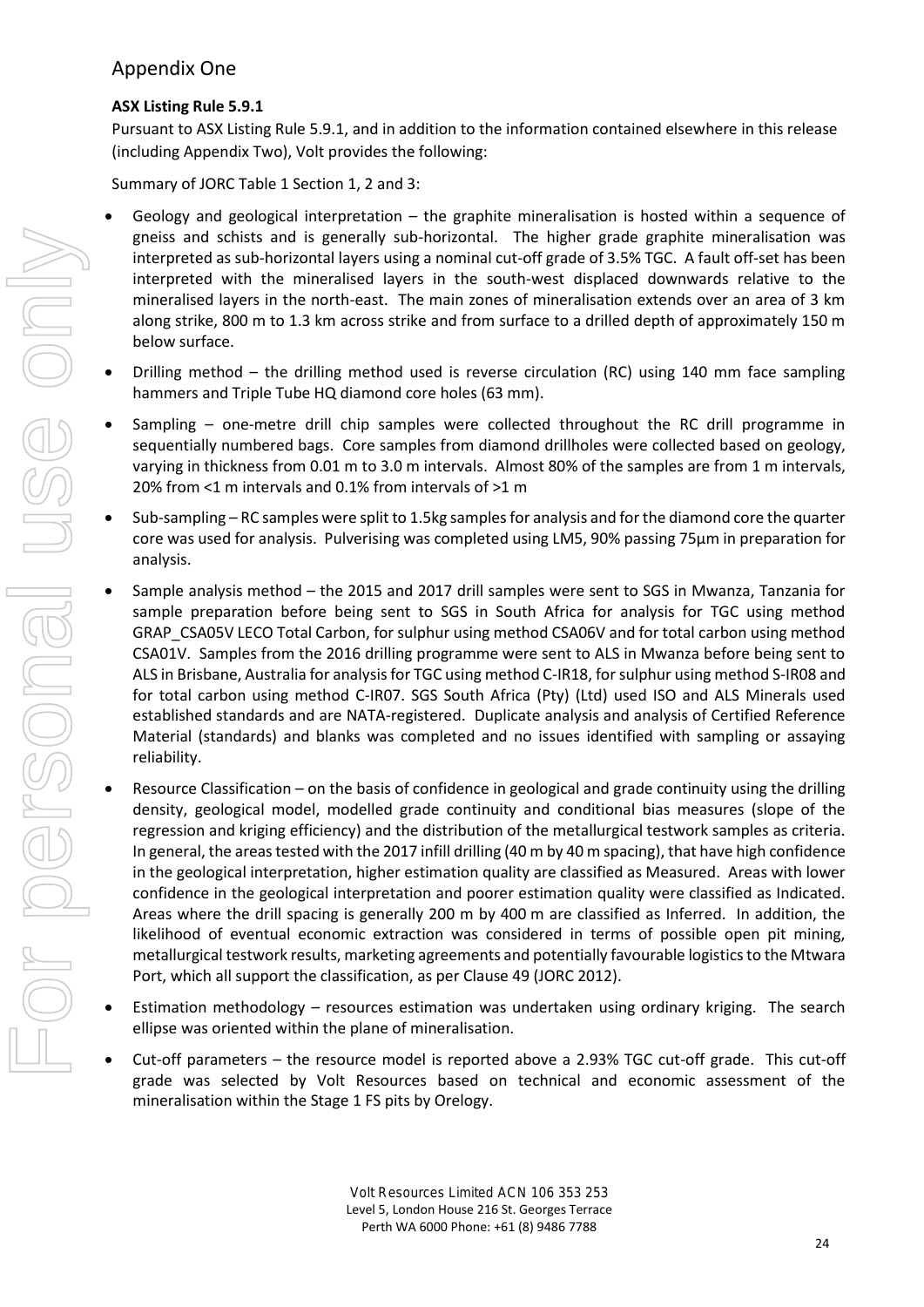• Metallurgical methods – no metallurgical assumptions have been built into the resource models. Metallurgical results related to flake size and sample purity, the continuity of the flake size data, and the available process testwork are considered favourable and BatteryLimits has reported that products produced from the 2018 metallurgical testwork are within the typical saleable size and grade.

Summary of JORC Table 1 Section 4:

- The Bunyu Stage 1 FS Ore Reserve is considered a subset of the 2016 Namangale 1 Ore Reserve released by Volt Resources 15 December 2016 as part of the 2016 Namangale Pre-Feasibility Study. It therefore does not replace or update this reserve and is for the purposes of underpinning the Stage 1 FS. The Namangale (now Bunyu) overall Ore Reserve will be updated as part of the Bunyu Stage 2 DFS.
- The Bunyu Stage 1 FS is based around a targeted project production rate over a 7 year period. It does not reflect the ultimate economic extent of the Bunyu 1 project. Hence the sensitivity of the ultimate project limits has not been tested as part of the Bunyu Stage 1 FS. The supporting data around geotechnical and metallurgical parameters are also focused around the Stage 1 area and currently do not support generating an ultimate economic pit for the entire Bunyu 1 deposit at an FS standard. It should be emphasised that this is not a reflection of the level of confidence in the FS, but is due to the limited extent of the Stage 1 project.
- The Bunyu Stage 1 FS Ore Reserve is based entirely on estimated Measured and Indicated Resources and has had all appropriate environmental & economical exclusions applied to it.
- Mining modifying parameters planned extraction is by open pit mining and appropriate mining factors for dilution and ore loss have been applied to the Mineral Resource model in order to generate the Resources which are proposed to be mined as part of Bunyu Stage 1.
- The Resources which are proposed to be mined as part of Bunyu Stage 1 have been reported at the processing cut-off grade of 2.93%. This is a diluted cut-off grade as dilution has already been accounted for as part of the block model regularisation process.
- Modifying factors related to mining costs are based on budget pricing submissions for African based mining contractors
- Modifying factors related to pit wall design criteria are based on the geotechnical recommendations provided by independent geotechnical consultant Pells Sullivan Meynink.
- Modifying factors related to processing costs and recoveries have been supplied by lead engineering group BatteryLimits
- Modifying factors related to commodity price have been supplied by Volt Resources based on independent market research
- The Bunyu Stage 1 FS mining schedule based on achievable production rates for the specified size of mining fleet
- The presence of significant amounts of potentially acid forming (PAF) mine waste rock has been addressed in the FS, with details around operational management, procedures and controls and appropriate allowances for related costs.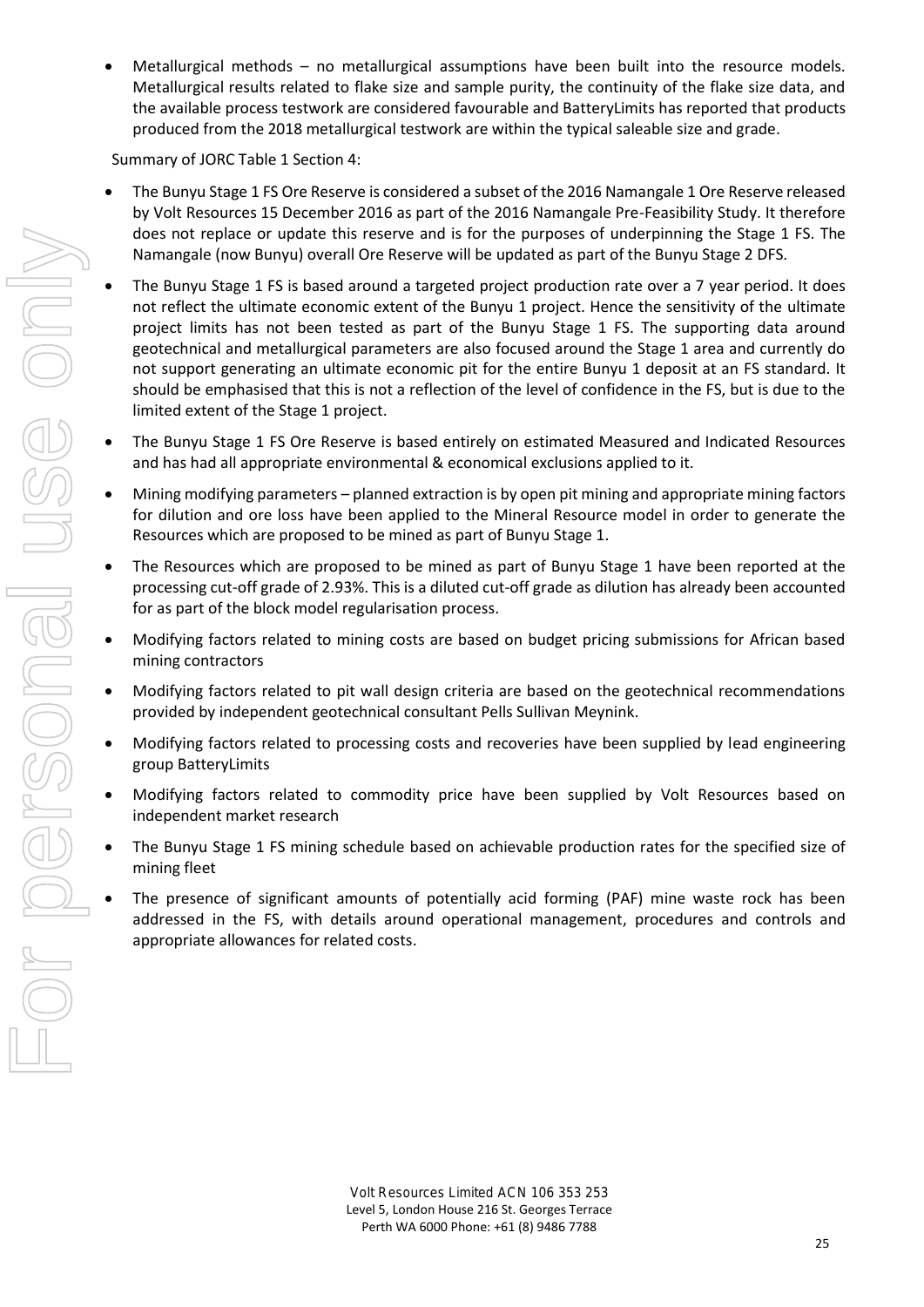#### Appendix Two

The table below summarises the assessment and reporting criteria used for the 2018 Bunyu 1 resource model and reflects the guidelines in Table 1 of *The Australasian Code for the Reporting of Exploration Results, Mineral Resources and Ore Reserves* (the JORC Code, 2012).

| <b>Criteria</b>                 | <b>JORC Code explanation</b>                                                                                                                                                                                                                                                                                                 | <b>Commentary</b>                                                                                                                                                                                                                                                                                                                                                                                                                                                                                                                                                                                                                                                                                                                                                                                                                                                                                                                                                                                                                                                                                                                                                                                                                                                               |
|---------------------------------|------------------------------------------------------------------------------------------------------------------------------------------------------------------------------------------------------------------------------------------------------------------------------------------------------------------------------|---------------------------------------------------------------------------------------------------------------------------------------------------------------------------------------------------------------------------------------------------------------------------------------------------------------------------------------------------------------------------------------------------------------------------------------------------------------------------------------------------------------------------------------------------------------------------------------------------------------------------------------------------------------------------------------------------------------------------------------------------------------------------------------------------------------------------------------------------------------------------------------------------------------------------------------------------------------------------------------------------------------------------------------------------------------------------------------------------------------------------------------------------------------------------------------------------------------------------------------------------------------------------------|
| <b>Sampling</b><br>techniques   | Nature and quality of sampling.<br>$\bullet$<br>Include reference to measures taken to ensure<br>sample representivity and the appropriate<br>calibration of any measurement tools or<br>systems used.                                                                                                                       | <b>Reverse Circulation</b><br>1.<br>RC drill samples were collected at one-<br>$\bullet$<br>metre intervals.<br>The full 1m interval was collected before<br>being weighed then riffle spilt into samples<br>weighing approximately 1.5 kg.<br>All samples were geologically logged by a<br>suitably qualified geologist and<br>mineralised intercepts selected for<br>analysis.<br>Duplicate and standards analysis were<br>completed and no issues identified with<br>sampling reliability.<br>Sampling was guided by Volt Resources<br>Limited's protocols and QAQC procedures.<br><b>Diamond Drilling</b><br>2.<br>For the diamond core drillholes sampling<br>was carried out by cutting HQ diamond<br>core into quarters.<br>Composite samples for metallurgical<br>analysis were selected based on lithology<br>intervals as logged by a suitably qualified<br>geologist.<br>Samples were crushed to 1mm, split into<br>the respective size fractions and sent for<br>flake size analysis.<br>Mineralised intercepts selected for<br>analysis vary from 0.01 m to 3 m.<br>Duplicate and standards analysis were<br>completed and no issues identified with<br>sampling reliability.<br>Sampling was guided by Volt Resources<br>Limited's protocols and QAQC procedures. |
| <b>Drilling</b><br>techniques   | Drill type (e.g. core, reverse circulation, open-<br>$\bullet$<br>hole hammer, rotary air blast, auger, Bangka,<br>sonic, etc) and details (e.g. core diameter,<br>triple or standard tube, depth of diamond tails,<br>face-sampling bit or other type, whether core<br>is oriented and if so, by what method, etc).         | RC drilling was conducted by JCIL Drill. Bit<br>diameter was 4.5 inches (114 mm) face<br>sampling bit.<br>Diamond drilling was conducted by JCIL<br>drill using HQ core diameter triple tube (63<br>mm).                                                                                                                                                                                                                                                                                                                                                                                                                                                                                                                                                                                                                                                                                                                                                                                                                                                                                                                                                                                                                                                                        |
| <b>Drill sample</b><br>recovery | Method of recording and assessing core and<br>$\bullet$<br>chip sample recoveries and results assessed.<br>Measures taken to maximise sample recovery<br>$\bullet$<br>and ensure representative nature of the<br>samples.<br>Whether a relationship exists between sample<br>٠<br>recovery and grade and whether sample bias | RC recovery was recorded by weighing the<br>$\bullet$<br>recovered sample before splitting. Sample<br>size was databased and found to be<br>consistent.<br>Diamond drill recovery was excellent<br>$\bullet$<br>(>90%) and is therefore not expected to                                                                                                                                                                                                                                                                                                                                                                                                                                                                                                                                                                                                                                                                                                                                                                                                                                                                                                                                                                                                                         |

#### *Section 1 Sampling Techniques and Data*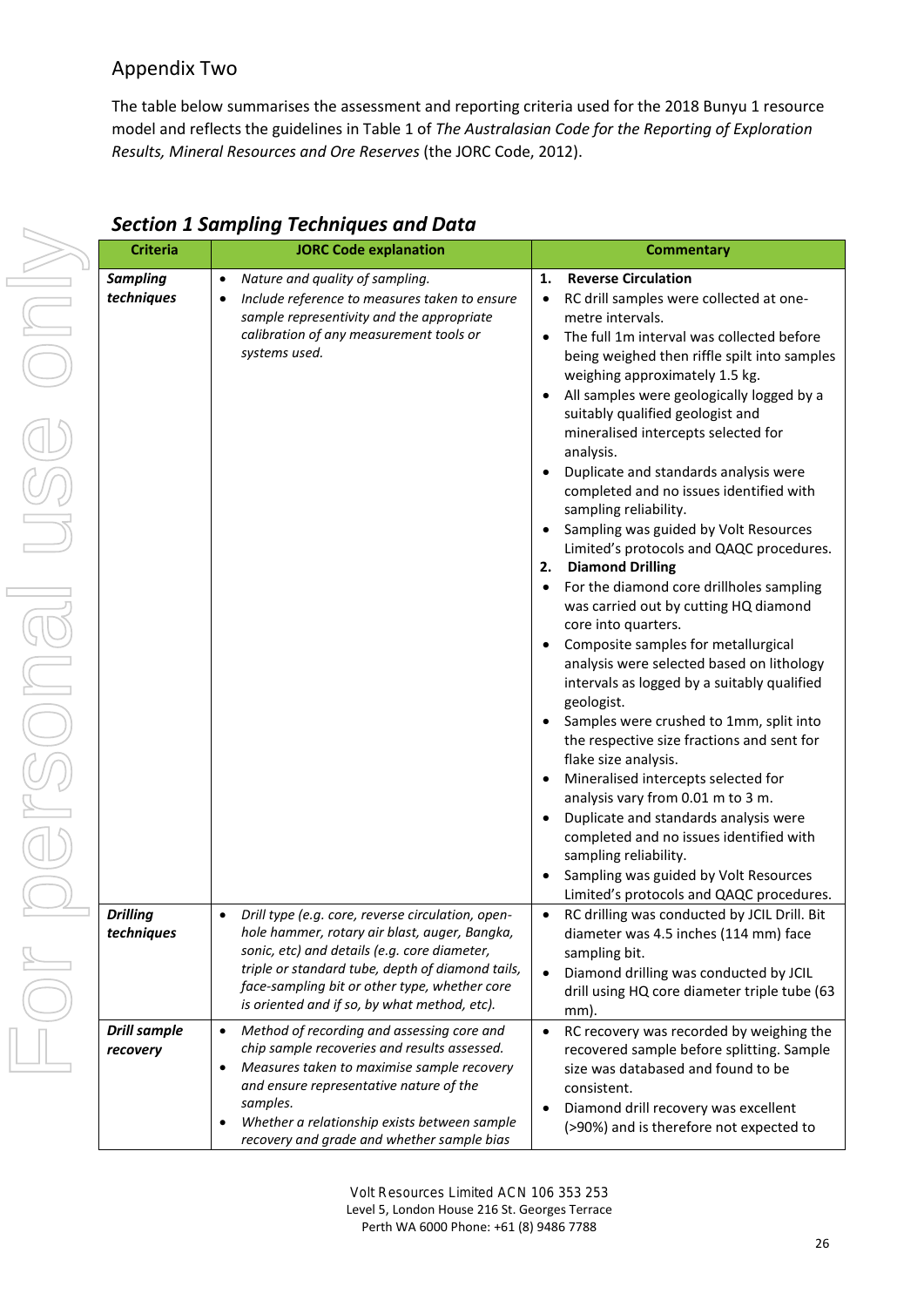| <b>Criteria</b>                                                           | <b>JORC Code explanation</b>                                                                                                                                                                                                                                                                                                                                                                                                                                                                                                                                                                                                                                                                                                                                                                                                                                                                                                                                                                                                                                                                             | <b>Commentary</b>                                                                                                                                                                                                                                                                                                                                                                                                                                                                                                                                                                                                                                                                                                                                                                                                                                                                                                                                                                                                                                                                                                                                                                                                                                                                                                                                                                                                                                                                                                                                                                                                                                                                                                             |
|---------------------------------------------------------------------------|----------------------------------------------------------------------------------------------------------------------------------------------------------------------------------------------------------------------------------------------------------------------------------------------------------------------------------------------------------------------------------------------------------------------------------------------------------------------------------------------------------------------------------------------------------------------------------------------------------------------------------------------------------------------------------------------------------------------------------------------------------------------------------------------------------------------------------------------------------------------------------------------------------------------------------------------------------------------------------------------------------------------------------------------------------------------------------------------------------|-------------------------------------------------------------------------------------------------------------------------------------------------------------------------------------------------------------------------------------------------------------------------------------------------------------------------------------------------------------------------------------------------------------------------------------------------------------------------------------------------------------------------------------------------------------------------------------------------------------------------------------------------------------------------------------------------------------------------------------------------------------------------------------------------------------------------------------------------------------------------------------------------------------------------------------------------------------------------------------------------------------------------------------------------------------------------------------------------------------------------------------------------------------------------------------------------------------------------------------------------------------------------------------------------------------------------------------------------------------------------------------------------------------------------------------------------------------------------------------------------------------------------------------------------------------------------------------------------------------------------------------------------------------------------------------------------------------------------------|
|                                                                           | may have occurred due to preferential<br>loss/gain of fine/coarse material.                                                                                                                                                                                                                                                                                                                                                                                                                                                                                                                                                                                                                                                                                                                                                                                                                                                                                                                                                                                                                              | influence grade.                                                                                                                                                                                                                                                                                                                                                                                                                                                                                                                                                                                                                                                                                                                                                                                                                                                                                                                                                                                                                                                                                                                                                                                                                                                                                                                                                                                                                                                                                                                                                                                                                                                                                                              |
| Logging<br><b>Sub-sampling</b><br>techniques<br>and sample<br>preparation | Whether core and chip samples have been<br>$\bullet$<br>geologically and geotechnically logged to a<br>level of detail to support appropriate Mineral<br>Resource estimation, mining studies and<br>metallurgical studies.<br>Whether logging is qualitative or quantitative<br>٠<br>in nature. Core (or costean, channel, etc)<br>photography.<br>The total length and percentage of the<br>$\bullet$<br>relevant intersections logged.<br>If non-core, whether riffled, tube sampled,<br>$\bullet$<br>rotary split, etc and whether sampled wet or<br>dry.<br>For all sample types, the nature, quality and<br>$\bullet$<br>appropriateness of the sample preparation<br>technique.<br>Quality control procedures adopted for all sub-<br>$\bullet$<br>sampling stages to maximise representivity of<br>samples.<br>Measures taken to ensure that the sampling is<br>٠<br>representative of the in situ material collected,<br>including for instance results for field<br>duplicate/second-half sampling.<br>Whether sample sizes are appropriate to the<br>grain size of the material being sampled. | Logging was carried out on each of the<br>$\bullet$<br>samples including lithology, amount of<br>weathering by a suitably qualified<br>geologist.<br>100% of the samples were logged<br>Data is initially conducted on paper logging<br>sheets and is then transferred to Excel<br>logging sheets.<br>Logging is semi-quantitative based on<br>visual estimation.<br>The specific gravity data was collected<br>from drill core using Archimedes principle<br>water displacement methodology.<br>Core was orientated, marked into 1 m<br>intervals, core recovery and geotechnical<br>data - Rock Quality Designation were<br>recorded.<br>Core was photographed, both dry and wet.<br>٠<br>Sampling was guided by Volt Resources<br>$\bullet$<br>Limited's protocols and QAQC procedures.<br>RC samples were taken at 1 m intervals<br>$\bullet$<br>and then split into 1.5 kg samples with a<br>reference sample also taken.<br>For the diamond core, the quarter core<br>was used for analysis.<br>All the samples are marked with unique<br>$\bullet$<br>sequential numbering as a check against<br>sample loss or omission.<br>Samples were crushed and pulverised<br>using LM5, 90% passing 75 µm in<br>preparation for analysis.<br>For the 2015 and 2016 drill samples blank,<br>٠<br>standard and duplicate samples were<br>inserted at a ratio of 1:20.<br>For the 2017 drill samples duplicates were<br>inserted at a ratio of 1:12 and standards<br>and blanks at a ratio of 1:8 in total.<br>All sampling was carefully supervised with<br>ticket books containing pre-numbered<br>tickets placed in the sample bag and<br>double checked against the ticket stubs<br>and field sample sheets to guard against a |
| <b>Quality of</b><br>assay data<br>and<br>laboratory<br>tests             | The nature, quality and appropriateness of the<br>$\bullet$<br>assaying and laboratory procedures used and<br>whether the technique is considered partial or<br>total.<br>Nature of quality control procedures adopted<br>$\bullet$<br>(e.g. standards, blanks, duplicates, external<br>laboratory checks) and whether acceptable<br>levels of accuracy (i.e. lack of bias) and<br>precision have been established.                                                                                                                                                                                                                                                                                                                                                                                                                                                                                                                                                                                                                                                                                      | loss of sample integrity.<br>Analysis for total graphitic carbon (TGC)<br>and sulphur has been carried out by<br>industry accepted and recognised<br>laboratories. SGS South Africa (Pty) (Ltd)<br>used ISO and ALS Minerals used<br>established standards and are NATA-<br>registered.<br>The 2015 and 2017 drill samples were sent<br>to SGS in Mwanza, Tanzania for sample                                                                                                                                                                                                                                                                                                                                                                                                                                                                                                                                                                                                                                                                                                                                                                                                                                                                                                                                                                                                                                                                                                                                                                                                                                                                                                                                                 |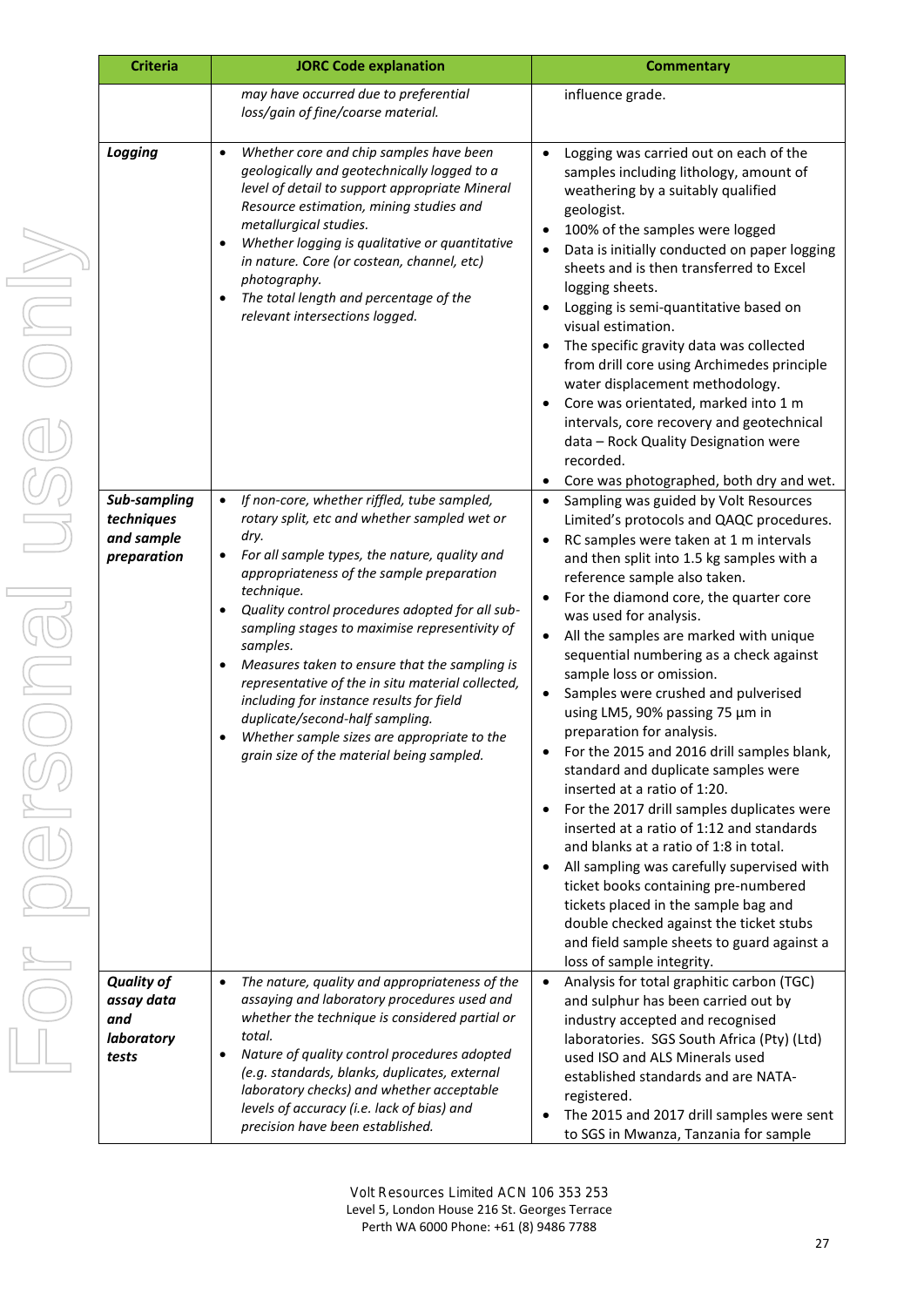| <b>Criteria</b>                                    | <b>JORC Code explanation</b>                                                                                                                                                                                                                                                                                                                                 | <b>Commentary</b>                                                                                                                                                                                                                                                                                                                                                                                                                                                                                                                                                                                                                                                                                                                                                                                                                                                                                                                               |  |
|----------------------------------------------------|--------------------------------------------------------------------------------------------------------------------------------------------------------------------------------------------------------------------------------------------------------------------------------------------------------------------------------------------------------------|-------------------------------------------------------------------------------------------------------------------------------------------------------------------------------------------------------------------------------------------------------------------------------------------------------------------------------------------------------------------------------------------------------------------------------------------------------------------------------------------------------------------------------------------------------------------------------------------------------------------------------------------------------------------------------------------------------------------------------------------------------------------------------------------------------------------------------------------------------------------------------------------------------------------------------------------------|--|
|                                                    |                                                                                                                                                                                                                                                                                                                                                              | preparation before being were sent to SGS<br>in South Africa for analysis for TGC using<br>method GRAP CSA05V LECO Total Carbon,<br>for sulphur using method CSA06V and for<br>total carbon using method CSA01V.<br>Samples from the 2016 drilling programme<br>were sent to ALS in Mwanza before being<br>sent to ALS in Brisbane, Australia for<br>analysis for TGC using method C-IR18, for<br>sulphur using method S-IR08 and for total<br>carbon using method C-IR07.<br>For the 2015 and 2016 drill samples blank,<br>standard and duplicate samples were<br>inserted at a ratio of 1:20.<br>For the 2017 drill samples duplicates were<br>inserted at a ratio of 1:12 and standards<br>and blanks at a ratio of 1:8 in total.<br>Duplicate analysis was completed and no<br>issues identified with sampling<br>representatively.<br>Analysis of the QAQC data indicates that<br>the data is suitable for Mineral Resource<br>estimation. |  |
| <b>Verification of</b><br>sampling and<br>assaying | The verification of significant intersections by<br>$\bullet$<br>either independent or alternative company<br>personnel.<br>The use of twinned holes.<br>$\bullet$<br>Documentation of primary data, data entry<br>$\bullet$<br>procedures, data verification, data storage<br>(physical and electronic) protocols.<br>Discuss any adjustment to assay data. | QAQC protocols were adopted for the drill<br>$\bullet$<br>programmes.<br>During the site visit the CP for the Mineral<br>٠<br>Resource reviewed RC chips and DD core<br>against the assay results.<br>Volt Resources engaged CSA Global to<br>compile and maintain the database. CSA<br>Global validated the assay data as it was<br>received, which included analysis of the<br>QAQC data. All discrepancies in the data<br>were queried with the laboratory and<br>resolved prior to data provision of the MS<br>Access database to Optiro for resource<br>estimation.<br>There are four DD holes that twinned<br>earlier RC drillholes.<br>No adjustments have been applied to the<br>results.                                                                                                                                                                                                                                               |  |
| <b>Location of</b><br>data points                  | Accuracy and quality of surveys used to locate<br>$\bullet$<br>drillholes (collar and down-hole surveys),<br>trenches, mine workings and other locations<br>used in Mineral Resource estimation.<br>Specification of the grid system used.<br>Quality and adequacy of topographic control.                                                                   | Data for Bunyu 1 has been surveyed in ARC<br>$\bullet$<br>1960 grid and UTM datum Zone 37 south.<br>All drillholes were pegged using a hand-<br>held GPS. The drillhole collars were then<br>surveyed using a hand-held DGPS with a<br>horizontal accuracy of 1.5 m.<br>In 2016 an aerial topographical survey was<br>$\bullet$<br>undertaken by Gleam Company for the<br>Bunyu 1 project area. Corrections were<br>made to this by ROM Resources for the<br>2016 resource estimate.<br>The drillhole collars for the 2018 resource<br>model were adjusted to the topographic<br>surface.                                                                                                                                                                                                                                                                                                                                                       |  |

28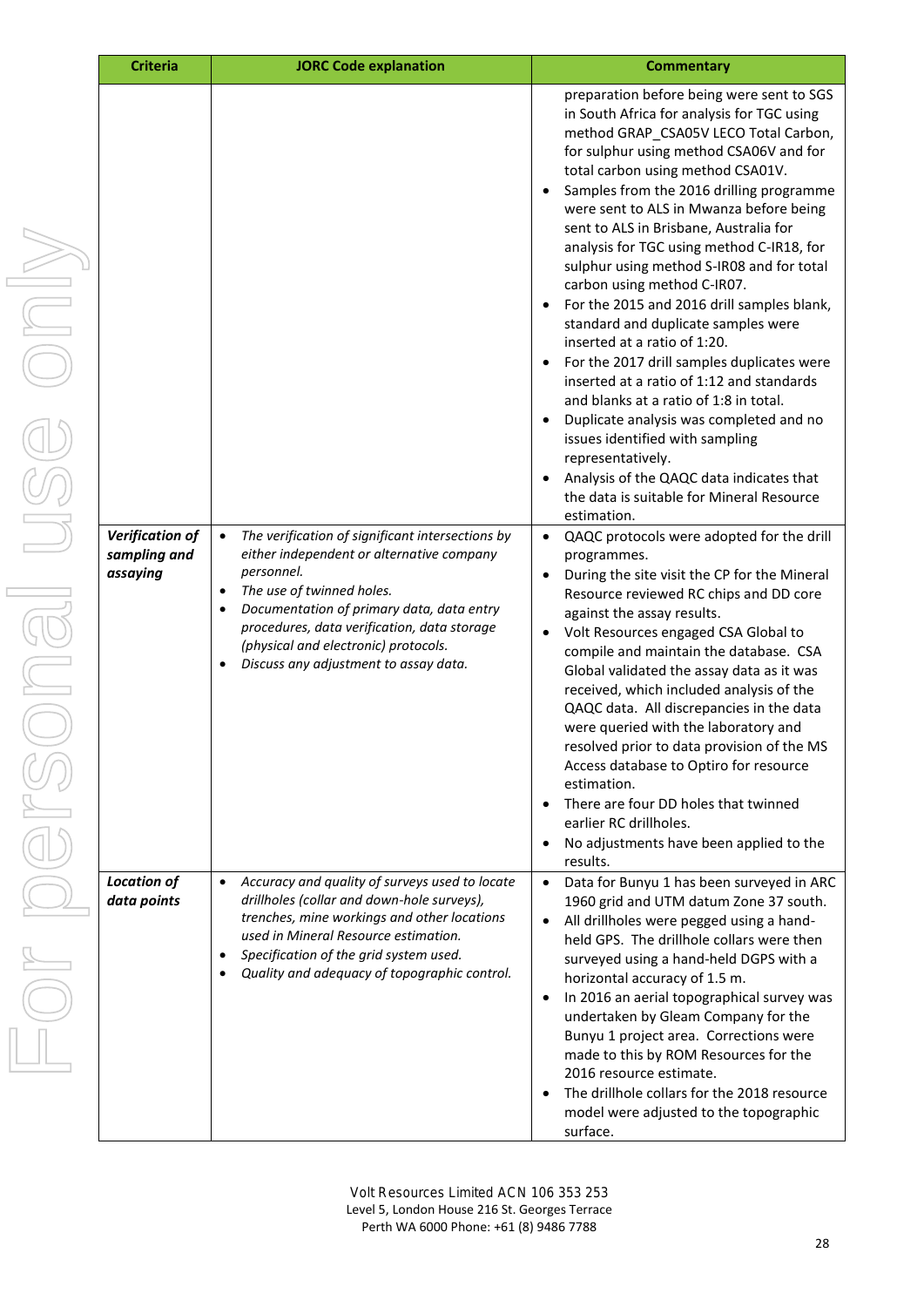| <b>Criteria</b>                                                            | <b>JORC Code explanation</b>                                                                                                                                                                                                                                                                                                                                                                                            | <b>Commentary</b>                                                                                                                                                                                                                                                                                                                                                                                                                                                                                                                                                                                                                                                   |
|----------------------------------------------------------------------------|-------------------------------------------------------------------------------------------------------------------------------------------------------------------------------------------------------------------------------------------------------------------------------------------------------------------------------------------------------------------------------------------------------------------------|---------------------------------------------------------------------------------------------------------------------------------------------------------------------------------------------------------------------------------------------------------------------------------------------------------------------------------------------------------------------------------------------------------------------------------------------------------------------------------------------------------------------------------------------------------------------------------------------------------------------------------------------------------------------|
| <b>Data spacing</b><br>and<br>distribution                                 | Data spacing for reporting of Exploration<br>Results.<br>Whether the data spacing and distribution is<br>$\bullet$<br>sufficient to establish the degree of geological<br>and grade continuity appropriate for the<br>Mineral Resource and Ore Reserve estimation<br>procedure(s) and classifications applied.<br>Whether sample compositing has been<br>applied.                                                       | In 2016 the holes were drilled on 200 m to<br>400 m spaced sections on either a 100 m<br>or 200 m spacing.<br>Infill drilling during 2017 was on a spacing<br>of 40 m by 40 m.<br>Geological interpretation and<br>mineralisation continuity analysis indicates<br>that data spacing is sufficient for definition<br>of a Mineral Resource.<br>All RC samples are taken over intervals of<br>1 m.<br>DD core sampling was based on geological<br>boundaries with a general maximum limit<br>of 1 m thickness.<br>Almost 80% of the samples were taken<br>over an interval of 1 m.<br>Samples were composite to 1 m down-<br>hole intervals for resource estimation. |
| <b>Orientation of</b><br>data in<br>relation to<br>geological<br>structure | Whether the orientation of sampling achieves<br>$\bullet$<br>unbiased sampling of possible structures and<br>the extent to which this is known, considering<br>the deposit type.<br>If the relationship between the drilling<br>$\bullet$<br>orientation and the orientation of key<br>mineralised structures is considered to have<br>introduced a sampling bias, this should be<br>assessed and reported if material. | Interpretation of the relationship between<br>$\bullet$<br>the drilling orientation and the orientation<br>of key mineralised structures indicates<br>that mineralisation is likely to be<br>perpendicular to strike continuity.<br>The orientation of drilling is not expected<br>to introduce sampling bias.                                                                                                                                                                                                                                                                                                                                                      |
| <b>Sample</b><br>security                                                  | The measures taken to ensure sample security.<br>$\bullet$                                                                                                                                                                                                                                                                                                                                                              | A unique sample number was retained<br>$\bullet$<br>during the whole process.<br>Samples were placed in sacks that were<br>cable tied.<br>Transportation is carried out by company<br>staff driving the samples to the<br>preparation laboratory in Mwanza directly<br>from site.<br>Loss of data by theft, fire or computer<br>virus attack is minimised by ensuring that<br>the updated database, scanned<br>documents and photographs are<br>immediately distributed to the geological<br>team via emails.                                                                                                                                                       |
| <b>Audits or</b><br>reviews                                                | The results of any audits or reviews of<br>$\bullet$<br>sampling techniques and data.                                                                                                                                                                                                                                                                                                                                   | Sampling techniques and core mark-up<br>was reviewed during the Mineral Resource<br>CP site visit.<br>Laboratories have not been audited -<br>QAQC data indicates sample preparation<br>and analysis is to a high standard.                                                                                                                                                                                                                                                                                                                                                                                                                                         |

### *Section 2 Reporting of Exploration Results*

| <b>Criteria</b>                                         | <b>JORC Code explanation</b>                                                                                                                                                                                                     | <b>Commentary</b>                                                                                                                                                                                                            |
|---------------------------------------------------------|----------------------------------------------------------------------------------------------------------------------------------------------------------------------------------------------------------------------------------|------------------------------------------------------------------------------------------------------------------------------------------------------------------------------------------------------------------------------|
| <b>Mineral</b><br>tenement and<br>land tenure<br>status | Type, reference name/number, location and<br>ownership including agreements or material<br>issues with third parties such as joint<br>ventures, partnerships, overriding royalties,<br>native title interests, historical sites, | The Bunyu 1 deposit is within prospecting<br>$\bullet$<br>license PL10718 which was granted on 18<br>September 2015 for a period of four years<br>for the exploration of graphite.<br>The Bunyu Project PLs are held by Volt |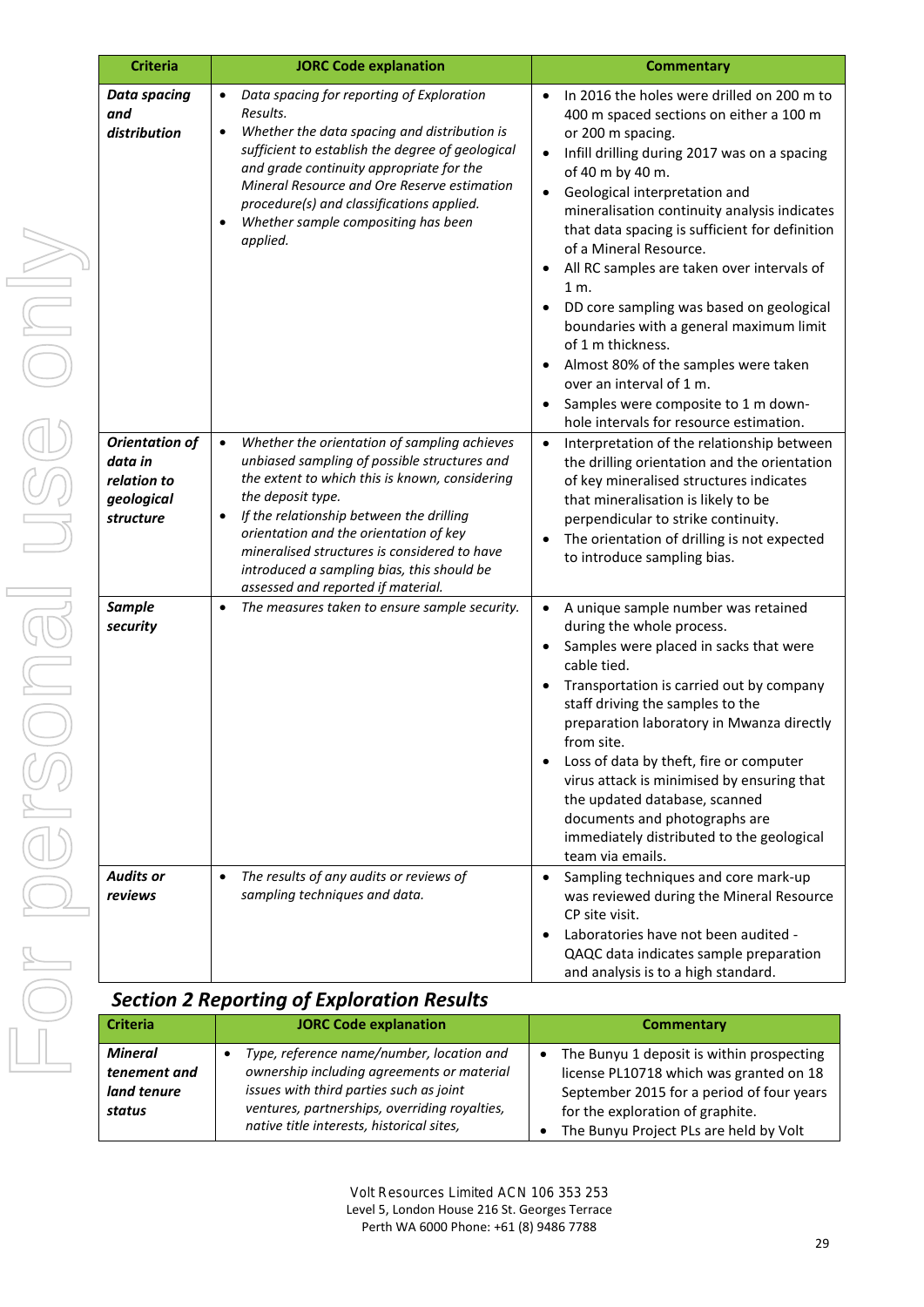| <b>Criteria</b><br><b>JORC Code explanation</b> |                                                                                                                                                                                                                                                                                                                                                                                                                                                                   | <b>Commentary</b>                                                                                                                                                                                                                                                                                                                                                                                                                                                                                                                                                                                                                                                                                              |  |
|-------------------------------------------------|-------------------------------------------------------------------------------------------------------------------------------------------------------------------------------------------------------------------------------------------------------------------------------------------------------------------------------------------------------------------------------------------------------------------------------------------------------------------|----------------------------------------------------------------------------------------------------------------------------------------------------------------------------------------------------------------------------------------------------------------------------------------------------------------------------------------------------------------------------------------------------------------------------------------------------------------------------------------------------------------------------------------------------------------------------------------------------------------------------------------------------------------------------------------------------------------|--|
|                                                 | wilderness or national park and<br>environmental settings.<br>The security of the tenure held at the time of<br>$\bullet$<br>reporting along with any known impediments<br>to obtaining a licence to operate in the area.                                                                                                                                                                                                                                         | Graphite Tanzania Ltd (formerly Nachi<br>Resources Limited) which in turn is 100%<br>owned by Volt Resources Limited.<br>The surface area is administered by the<br>$\bullet$<br>Government as native title. The area is<br>rural, with wilderness areas and<br>subsistence farming.<br>The tenements are subject to a 3% royalty<br>on production to the previous owners of<br>Nachi Resources, which can be reduced to<br>1.5% under an agreement with the<br>previous owner. There are no other<br>known issues that may affect the tenure.<br>On 8 February 2018, Volt Resources<br>announced that it had lodged two Mining<br>Lease applications that cover the Bunyu 1<br>deposit and surrounding areas. |  |
| <b>Exploration</b><br>done by other<br>parties  | Acknowledgment and appraisal of<br>$\bullet$<br>exploration by other parties.                                                                                                                                                                                                                                                                                                                                                                                     | There is no written record of previous<br>$\bullet$<br>exploration available for this area that is<br>known to Volt Resources.<br>The location of some graphite outcrops<br>within the Bunyu Project area was known<br>by the previous owners.                                                                                                                                                                                                                                                                                                                                                                                                                                                                 |  |
| Geology                                         | Deposit type, geological setting and style of<br>$\bullet$<br>mineralisation.                                                                                                                                                                                                                                                                                                                                                                                     | The graphite mineralisation occurs in<br>Archean basement rocks of the<br>Mozambique Belt system which principally<br>comprise metamorphic rocks ranging from<br>schist to gneisses including marbles,<br>amphibolite, graphitic schist, mica and<br>kyanite schist, acid gneisses, hornblende,<br>biotite and garnet gneisses, quartzite,<br>granulite, and pegmatite veins.<br>Exploration has focused on areas where<br>there is no or minimal overlying younger<br>sedimentary sequences remaining (mostly<br>Cretaceous sandstones and<br>conglomerates).                                                                                                                                                 |  |
| <b>Drillhole</b><br><b>Information</b>          | A summary of all information material to the<br>$\bullet$<br>understanding of the exploration results<br>including a tabulation of the following<br>information for all Material drillholes:<br>easting and northing of the drillhole collar<br>elevation or RL (elevation above sea level<br>$\bullet$<br>in metres) of the drillhole collar<br>dip and azimuth of the hole<br>$\bullet$<br>down hole length and interception depth<br>hole length.<br>$\bullet$ | Exploration results are not being reported<br>for the Mineral Resources area.                                                                                                                                                                                                                                                                                                                                                                                                                                                                                                                                                                                                                                  |  |
| Data<br>aggregation<br>methods                  | In reporting Exploration Results, weighting<br>$\bullet$<br>averaging techniques, maximum and/or<br>minimum grade truncations (e.g. cutting of<br>high grades) and cut-off grades are usually<br>Material and should be stated.                                                                                                                                                                                                                                   | Exploration results are not being reported<br>$\bullet$<br>for the Mineral Resources area.<br>Metal equivalent values have not been<br>used.<br>A nominal 3.5% total graphitic carbon<br>lower cut-off has been applied in the<br>determination of significant higher grade<br>intercepts.                                                                                                                                                                                                                                                                                                                                                                                                                     |  |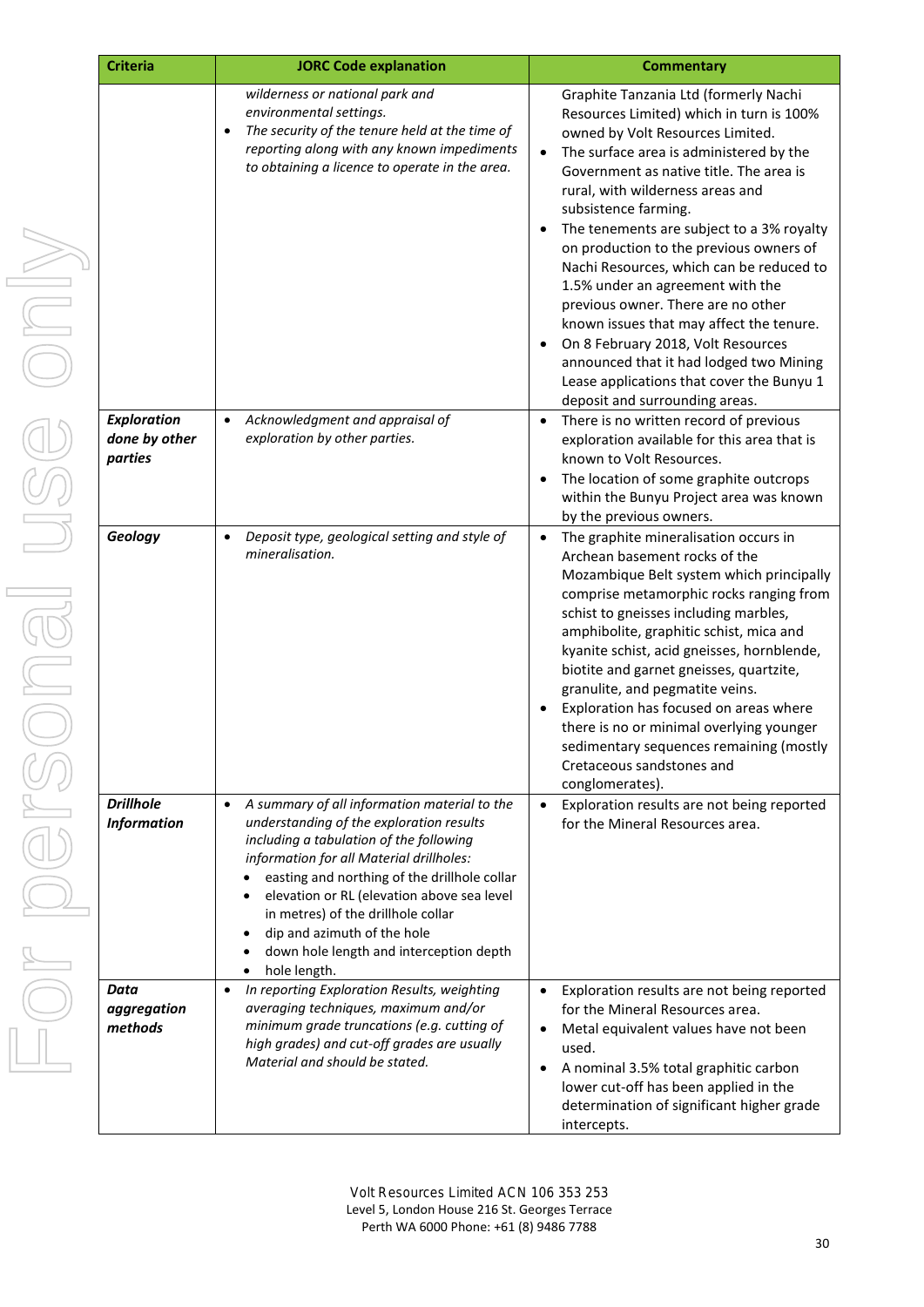| <b>Criteria</b>                                                                 | <b>JORC Code explanation</b>                                                                                                                                                                                                                                                                                                                                                                                                  | <b>Commentary</b>                                                                                                                                                                                                                                                                                             |
|---------------------------------------------------------------------------------|-------------------------------------------------------------------------------------------------------------------------------------------------------------------------------------------------------------------------------------------------------------------------------------------------------------------------------------------------------------------------------------------------------------------------------|---------------------------------------------------------------------------------------------------------------------------------------------------------------------------------------------------------------------------------------------------------------------------------------------------------------|
| Relationship<br>between<br>mineralisation<br>widths and<br>intercept<br>lengths | If the geometry of the mineralisation with<br>$\bullet$<br>respect to the drillhole angle is known, its<br>nature should be reported.<br>If it is not known and only the down hole<br>$\bullet$<br>lengths are reported, there should be a clear<br>statement to this effect.                                                                                                                                                 | Drillholes intersected mineralisation at<br>near perpendicular to the strike<br>orientation of the host lithologies.<br>Drill lines are planned to be as close as<br>possible to right angles to the mapped<br>mineralisation.<br>Exploration results are not being report<br>for the Mineral Resources area. |
| <b>Diagrams</b>                                                                 | Appropriate maps and sections (with scales)<br>$\bullet$<br>and tabulations of intercepts should be<br>included for any significant discovery being<br>reported These should include, but not be<br>limited to a plan view of drillhole collar<br>locations and appropriate sectional views.                                                                                                                                  | Relevant diagrams have been included<br>$\bullet$<br>within this announcement.<br>Exploration results are not being report<br>for the Mineral Resources area.                                                                                                                                                 |
| <b>Balanced</b><br>reporting                                                    | Where comprehensive reporting of all<br>$\bullet$<br>Exploration Results is not practicable,<br>representative reporting of both low and high<br>grades and/or widths should be practiced to<br>avoid misleading reporting of Exploration<br>Results.                                                                                                                                                                         | Exploration results are not being report<br>for the Mineral Resources area.                                                                                                                                                                                                                                   |
| <b>Other</b><br>substantive<br>exploration<br>data                              | Other exploration data, if meaningful and<br>$\bullet$<br>material, should be reported including (but<br>not limited to): geological observations;<br>geophysical survey results; geochemical<br>survey results; bulk samples - size and<br>method of treatment; metallurgical test<br>results; bulk density, groundwater,<br>geotechnical and rock characteristics;<br>potential deleterious or contaminating<br>substances. | Exploration results are not being report<br>$\bullet$<br>for the Mineral Resources area.<br>Previous results from the Bunyu Project<br>include Ground EM surveys, mapping,<br>trenching, rock chip sampling. All of the<br>results of this work were previously<br>reported.                                  |
| <b>Further work</b>                                                             | The nature and scale of planned further work<br>$\bullet$<br>(e.g. tests for lateral extensions or depth<br>extensions or large-scale step-out drilling).                                                                                                                                                                                                                                                                     | Follow-up drill RC and diamond core dr<br>$\bullet$<br>testing to further confirm extensions of<br>graphite mineralisation and to extend t<br>Measured and Indicated Mineral<br>Resources.                                                                                                                    |
|                                                                                 | <b>Section 3 Estimation and Reporting of Mineral Resources</b>                                                                                                                                                                                                                                                                                                                                                                |                                                                                                                                                                                                                                                                                                               |
| <b>Criteria</b>                                                                 | <b>JORC Code explanation</b>                                                                                                                                                                                                                                                                                                                                                                                                  | <b>Commentary</b>                                                                                                                                                                                                                                                                                             |
| <b>Database</b><br>integrity                                                    | Measures taken to ensure that data has not<br>$\bullet$<br>been corrupted by, for example,                                                                                                                                                                                                                                                                                                                                    | Data used for the resource model is<br>$\bullet$<br>sourced from an export out of the                                                                                                                                                                                                                         |

| <b>tercept</b><br>ngths                 | lengths are reported, there should be a clear<br>statement to this effect.                                                                                                                                                                                                                                                                                                                                                    | possible to right angles to the mapped<br>mineralisation.<br>Exploration results are not being reported<br>$\bullet$<br>for the Mineral Resources area.                                                                                                                                     |
|-----------------------------------------|-------------------------------------------------------------------------------------------------------------------------------------------------------------------------------------------------------------------------------------------------------------------------------------------------------------------------------------------------------------------------------------------------------------------------------|---------------------------------------------------------------------------------------------------------------------------------------------------------------------------------------------------------------------------------------------------------------------------------------------|
| iagrams                                 | Appropriate maps and sections (with scales)<br>$\bullet$<br>and tabulations of intercepts should be<br>included for any significant discovery being<br>reported These should include, but not be<br>limited to a plan view of drillhole collar<br>locations and appropriate sectional views.                                                                                                                                  | Relevant diagrams have been included<br>$\bullet$<br>within this announcement.<br>Exploration results are not being reported<br>$\bullet$<br>for the Mineral Resources area.                                                                                                                |
| alanced<br>porting?                     | Where comprehensive reporting of all<br>$\bullet$<br>Exploration Results is not practicable,<br>representative reporting of both low and high<br>grades and/or widths should be practiced to<br>avoid misleading reporting of Exploration<br>Results.                                                                                                                                                                         | Exploration results are not being reported<br>$\bullet$<br>for the Mineral Resources area.                                                                                                                                                                                                  |
| ther<br>ubstantive<br>xploration<br>ata | Other exploration data, if meaningful and<br>$\bullet$<br>material, should be reported including (but<br>not limited to): geological observations;<br>geophysical survey results; geochemical<br>survey results; bulk samples - size and<br>method of treatment; metallurgical test<br>results; bulk density, groundwater,<br>geotechnical and rock characteristics;<br>potential deleterious or contaminating<br>substances. | Exploration results are not being reported<br>$\bullet$<br>for the Mineral Resources area.<br>Previous results from the Bunyu Project<br>$\bullet$<br>include Ground EM surveys, mapping,<br>trenching, rock chip sampling. All of the<br>results of this work were previously<br>reported. |
| urther work                             | The nature and scale of planned further work<br>$\bullet$<br>(e.g. tests for lateral extensions or depth<br>extensions or large-scale step-out drilling).                                                                                                                                                                                                                                                                     | Follow-up drill RC and diamond core drill<br>$\bullet$<br>testing to further confirm extensions of<br>graphite mineralisation and to extend the<br>Measured and Indicated Mineral<br>Resources.                                                                                             |
|                                         |                                                                                                                                                                                                                                                                                                                                                                                                                               |                                                                                                                                                                                                                                                                                             |

# *Section 3 Estimation and Reporting of Mineral Resources*

| <b>Criteria</b>              | <b>JORC Code explanation</b>                                                                                                                                                                                                                              | Commentary                                                                                                                                                                                                                                                                                                                                                                                                                                                                                         |
|------------------------------|-----------------------------------------------------------------------------------------------------------------------------------------------------------------------------------------------------------------------------------------------------------|----------------------------------------------------------------------------------------------------------------------------------------------------------------------------------------------------------------------------------------------------------------------------------------------------------------------------------------------------------------------------------------------------------------------------------------------------------------------------------------------------|
| <b>Database</b><br>integrity | Measures taken to ensure that data has not<br>٠<br>been corrupted by, for example,<br>transcription or keying errors, between its<br>initial collection and its use for Mineral<br>Resource estimation purposes.<br>Data validation procedures used.<br>٠ | Data used for the resource model is<br>sourced from an export out of the<br>Microsoft Access Database that was<br>compiled and maintained by CSA Global,<br>on behalf of Volt Resources<br>Relevant tables from the database are<br>exported to MS Excel format and<br>converted to csv format for import into<br>Datamine software for use in the resource<br>model.<br>Validation of the data import includes.<br>amongst others, checks for drillhole collar<br>discrepancy against topography, |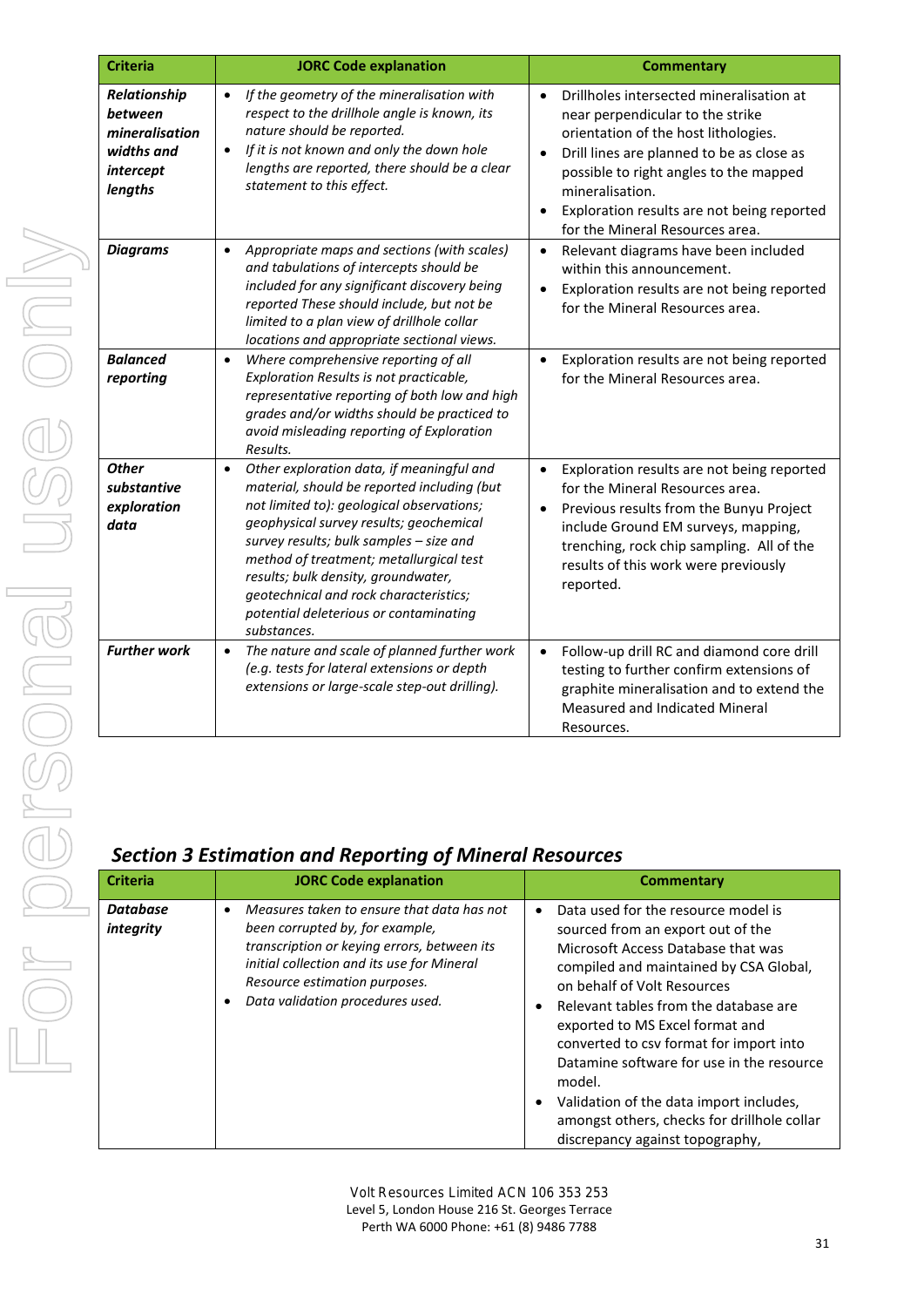| <b>Criteria</b>                     | <b>JORC Code explanation</b>                                                                                                                                                                                                                                                                                                                                                                                                                                   | <b>Commentary</b>                                                                                                                                                                                                                                                                                                                                                                                                                                                                                                                                                                                                                                                                                                                                                                                                                                                                                                                                                                                                                                                                                                                                                                                                                                                                                                                                                                                                                                                                              |
|-------------------------------------|----------------------------------------------------------------------------------------------------------------------------------------------------------------------------------------------------------------------------------------------------------------------------------------------------------------------------------------------------------------------------------------------------------------------------------------------------------------|------------------------------------------------------------------------------------------------------------------------------------------------------------------------------------------------------------------------------------------------------------------------------------------------------------------------------------------------------------------------------------------------------------------------------------------------------------------------------------------------------------------------------------------------------------------------------------------------------------------------------------------------------------------------------------------------------------------------------------------------------------------------------------------------------------------------------------------------------------------------------------------------------------------------------------------------------------------------------------------------------------------------------------------------------------------------------------------------------------------------------------------------------------------------------------------------------------------------------------------------------------------------------------------------------------------------------------------------------------------------------------------------------------------------------------------------------------------------------------------------|
|                                     |                                                                                                                                                                                                                                                                                                                                                                                                                                                                | overlapping intervals, missing survey data,<br>missing assay data, missing lithological<br>data, and missing collars.<br>Additional data validation, by Optiro,<br>included checking for out of range assay<br>data and overlapping or missing intervals.                                                                                                                                                                                                                                                                                                                                                                                                                                                                                                                                                                                                                                                                                                                                                                                                                                                                                                                                                                                                                                                                                                                                                                                                                                      |
| <b>Site visits</b>                  | Comment on any site visits undertaken by<br>$\bullet$<br>the Competent Person and the outcome of<br>those visits.                                                                                                                                                                                                                                                                                                                                              | A site visit to the Bunyu 1 deposit was<br>$\bullet$<br>undertaken by Mrs Christine Standing<br>(Principal Consultant, and CP for the<br>resource model) during December 2017.<br>During the site visit drill sites were<br>inspected, drillhole sampling and logging<br>procedures, density measurement<br>procedures were reviewed, sample packing<br>and dispatch was inspected and the<br>geological model was reviewed.<br>There were no negative outcomes from<br>any of the above items, and samples and<br>geological data were deemed fit for use in<br>the preparation of the resource model.                                                                                                                                                                                                                                                                                                                                                                                                                                                                                                                                                                                                                                                                                                                                                                                                                                                                                        |
| <b>Geological</b><br>interpretation | Confidence in (or conversely, the uncertainty<br>$\bullet$<br>of) the geological interpretation of the<br>mineral deposit.<br>Nature of the data used and of any<br>$\bullet$<br>assumptions made.<br>The effect, if any, of alternative<br>interpretations on Mineral Resource<br>estimation.<br>The use of geology in guiding and controlling<br>$\bullet$<br>Mineral Resource estimation.<br>The factors affecting continuity both of<br>grade and geology. | Confidence in the geological interpretation<br>$\bullet$<br>of the deposit is high in areas of close<br>spaced drilling and moderate elsewhere.<br>The geological confidence has been<br>considered for classification of the<br>resource.<br>Mineralisation is hosted within a sequence<br>of gneiss and schists.<br>The mineralisation is generally sub-<br>$\bullet$<br>horizontal. A fault off-set has been<br>interpreted with the mineralised layers in<br>the south-west displaced downwards<br>relative to the mineralised layers in the<br>north-east.<br>Geological interpretation was completed<br>on a sectional basis, from which six<br>mineralised layers (four to the north of the<br>fault off-set and two to the south of the<br>fault off-set) were identified that are<br>intersected by the Stage 1 pit designs at<br>Bunyu 1 or above the main layer of<br>mineralisation within the southern area.<br>There are additional mineralised layers at<br>depth and to the east of the main<br>mineralisation. Geological interpretation<br>has identified additional mineralised<br>layers: seven within the northern area,<br>eight within the south area and two within<br>the eastern area. These were not included<br>in the resource model.<br>No alternative interpretations were<br>considered. The sectional interpretation<br>was developed by Volt Resources following<br>extensive logging of the infill drillhole data.<br>The assay results, obtained after the |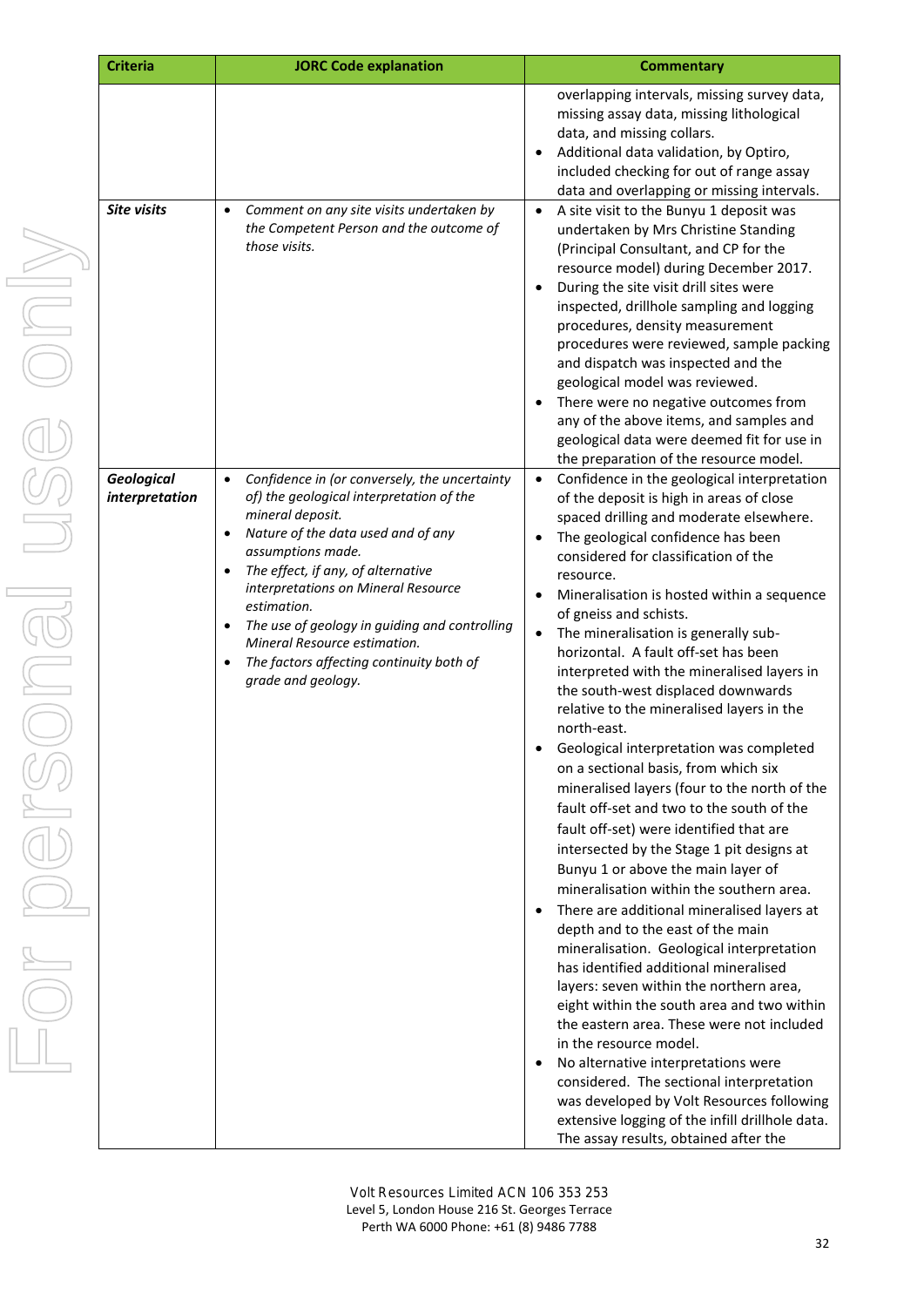| <b>Criteria</b>                                  | <b>JORC Code explanation</b>                                                                                                                                                                                                                                                                                                                                                                                                                                                                                                                                                                                                                                                                                                                                                                                                                                                                                                                                                                                                                                                                                                                                                                                                                                                                                                                             | <b>Commentary</b>                                                                                                                                                                                                                                                                                                                                                                                                                                                                                                                                                                                                                                                                                                                                                                                                                                                                                                                                                                                                                                                                                                                                                                                                                                                                                                 |
|--------------------------------------------------|----------------------------------------------------------------------------------------------------------------------------------------------------------------------------------------------------------------------------------------------------------------------------------------------------------------------------------------------------------------------------------------------------------------------------------------------------------------------------------------------------------------------------------------------------------------------------------------------------------------------------------------------------------------------------------------------------------------------------------------------------------------------------------------------------------------------------------------------------------------------------------------------------------------------------------------------------------------------------------------------------------------------------------------------------------------------------------------------------------------------------------------------------------------------------------------------------------------------------------------------------------------------------------------------------------------------------------------------------------|-------------------------------------------------------------------------------------------------------------------------------------------------------------------------------------------------------------------------------------------------------------------------------------------------------------------------------------------------------------------------------------------------------------------------------------------------------------------------------------------------------------------------------------------------------------------------------------------------------------------------------------------------------------------------------------------------------------------------------------------------------------------------------------------------------------------------------------------------------------------------------------------------------------------------------------------------------------------------------------------------------------------------------------------------------------------------------------------------------------------------------------------------------------------------------------------------------------------------------------------------------------------------------------------------------------------|
|                                                  |                                                                                                                                                                                                                                                                                                                                                                                                                                                                                                                                                                                                                                                                                                                                                                                                                                                                                                                                                                                                                                                                                                                                                                                                                                                                                                                                                          | sectional interpretation was completed,<br>supported this interpretation.<br>The mineralisation domains were defined<br>using grade constraints. A nominal cut-off<br>grade of 3.5% TGC was used to define<br>boundaries between higher grade<br>mineralised domains and the lower grade<br>and the weakly or non-mineralised<br>domains.<br>Weathering domains representing<br>٠<br>colluvium, oxidised, transitional and fresh<br>were modelled and were used to assign<br>different density values and for TGC and<br>sulphur grade estimation outside of the<br>higher grade mineralised domains.                                                                                                                                                                                                                                                                                                                                                                                                                                                                                                                                                                                                                                                                                                             |
| <b>Dimensions</b>                                | The extent and variability of the Mineral<br>$\bullet$<br>Resource expressed as length (along strike or<br>otherwise), plan width, and depth below<br>surface to the upper and lower limits of the<br>Mineral Resource.                                                                                                                                                                                                                                                                                                                                                                                                                                                                                                                                                                                                                                                                                                                                                                                                                                                                                                                                                                                                                                                                                                                                  | The main zones of mineralisation extend<br>$\bullet$<br>over an area of 3 km along strike, 800 m to<br>1.3 km across strike and from surface to a<br>drilled depth of approximately 150 m<br>below surface.<br>The Bunyu 1 mineralisation remains open<br>$\bullet$<br>to the north-east (where it is under a thick<br>sedimentary sequence), to the south-west<br>and at depth.                                                                                                                                                                                                                                                                                                                                                                                                                                                                                                                                                                                                                                                                                                                                                                                                                                                                                                                                  |
| <b>Estimation and</b><br>modelling<br>techniques | The nature and appropriateness of the<br>$\bullet$<br>estimation technique(s) applied and key<br>assumptions, including treatment of extreme<br>grade values, domaining, interpolation<br>parameters and maximum distance of<br>extrapolation from data points. If a<br>computer assisted estimation method was<br>chosen include a description of computer<br>software and parameters used.<br>The availability of check estimates, previous<br>estimates and/or mine production records<br>and whether the Mineral Resource estimate<br>takes appropriate account of such data.<br>The assumptions made regarding recovery of<br>by-products.<br>Estimation of deleterious elements or other<br>non-grade variables of economic significance<br>(e.g. sulphur for acid mine drainage<br>characterisation).<br>In the case of block model interpolation, the<br>block size in relation to the average sample<br>spacing and the search employed.<br>Any assumptions behind modelling of<br>selective mining units.<br>Any assumptions about correlation between<br>variables.<br>Description of how the geological<br>interpretation was used to control the<br>resource estimates.<br>Discussion of basis for using or not using<br>grade cutting or capping.<br>The process of validation, the checking<br>process used, the comparison of model data | Drillhole sample data was flagged from the<br>$\bullet$<br>interpretations of the mineralised<br>domains.<br>Sample data was composited to a 1 m<br>$\bullet$<br>downhole length.<br>Data has a low coefficient of variation.<br>$\bullet$<br>Two outlier values were top-cut to 16%<br>TGC.<br>The global Mineral Resource was estimated<br>$\bullet$<br>and reported in December 2016 by ROM<br>Resources. This resource model extended.<br>at depth and laterally compared to the<br>2018, model which was restricted to<br>resource estimation within the mineralised<br>layers intersected by the Stage 1 pit<br>designs and included the mineralisation<br>above the main mineralised layer in the<br>southern area.<br>TGC mineralisation continuity was<br>$\bullet$<br>interpreted from variogram analyses to<br>have a horizontal range of 190 m to 275 m<br>along strike and 100 m to 155 m across<br>strike,<br>The majority of the Bunyu 1 deposit was<br>$\bullet$<br>tested by the 2015 drilling programme that<br>was at a nominal spacing of 200 m across<br>strike on section lines spaced at 400 m<br>along strike. The 2016 drilling programme<br>infilled areas to a nominal spacing of 100 m<br>across strike on section lines spaced at 200<br>m along strike. In 2017, an infill drilling |

USC ONV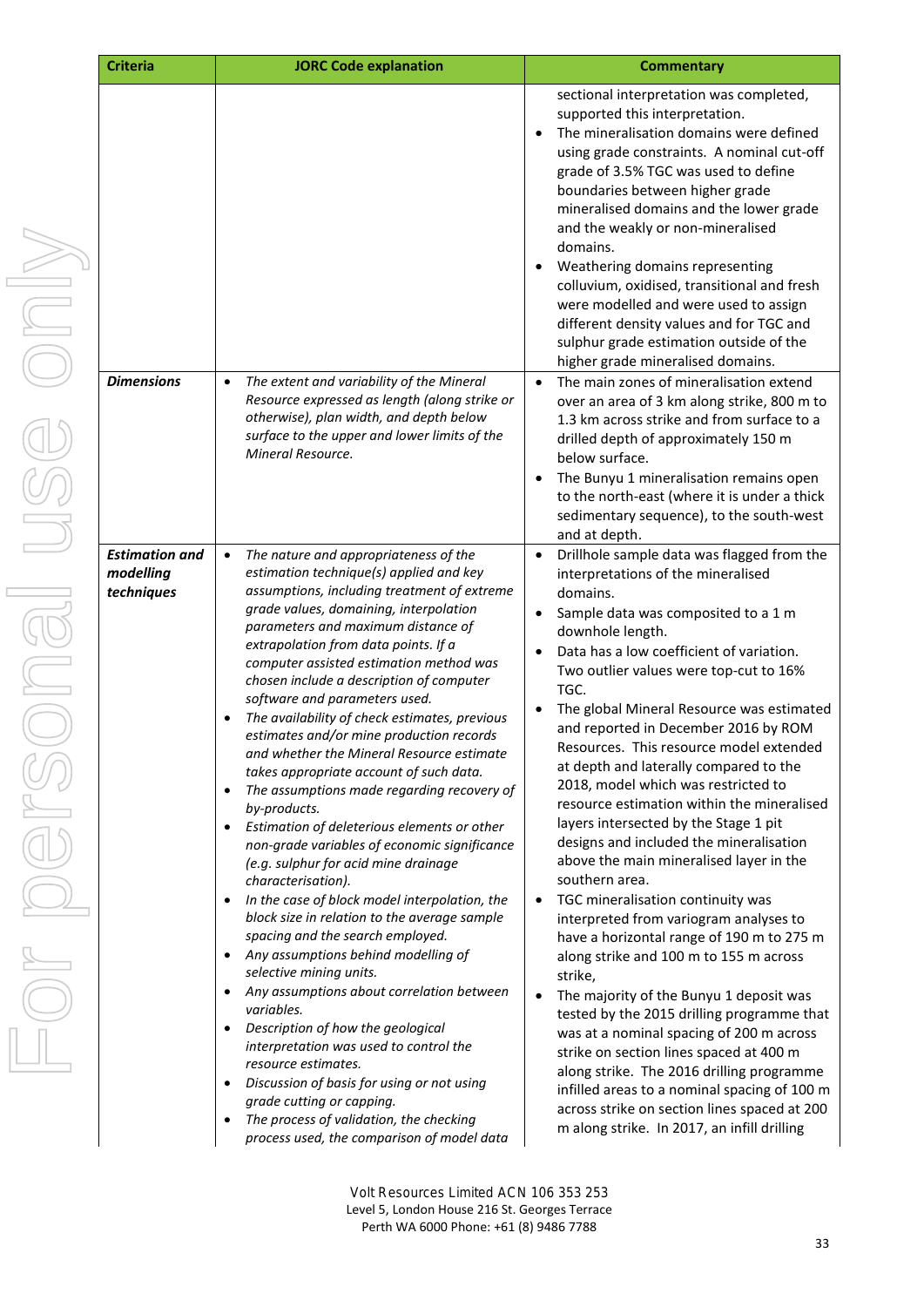| <b>Criteria</b> | <b>JORC Code explanation</b>                                                                                                                   | <b>Commentary</b>                                                                                                                                                                                                                                                                                                                                                                                                                                                                                                                                                                                                                                                                                                                                                                                                                                                                                                                                                                                                                                                                                                                                                                                                                                                                                                                                                                                                                                                                                                                                                                                                                                                                                                                                                                                                                                                                                                                                                                                                                                                                                                                                      |
|-----------------|------------------------------------------------------------------------------------------------------------------------------------------------|--------------------------------------------------------------------------------------------------------------------------------------------------------------------------------------------------------------------------------------------------------------------------------------------------------------------------------------------------------------------------------------------------------------------------------------------------------------------------------------------------------------------------------------------------------------------------------------------------------------------------------------------------------------------------------------------------------------------------------------------------------------------------------------------------------------------------------------------------------------------------------------------------------------------------------------------------------------------------------------------------------------------------------------------------------------------------------------------------------------------------------------------------------------------------------------------------------------------------------------------------------------------------------------------------------------------------------------------------------------------------------------------------------------------------------------------------------------------------------------------------------------------------------------------------------------------------------------------------------------------------------------------------------------------------------------------------------------------------------------------------------------------------------------------------------------------------------------------------------------------------------------------------------------------------------------------------------------------------------------------------------------------------------------------------------------------------------------------------------------------------------------------------------|
|                 | to drillhole data, and use of reconciliation<br>data if available.                                                                             | programme was conducted within the<br>upper, central zone of Bunyu 1 at a spacing<br>of approximately 40 m to 40 m.<br>A twin drilling programme confirmed the<br>$\bullet$<br>RC drillholes could be used with the<br>diamond core samples for grade<br>estimation.<br>The maximum extrapolation distance is<br>$\bullet$<br>75 m along strike. The interpretation is<br>constrained by drilling in the across strike<br>direction and thee interpretation is<br>extended to half the drill spacing.<br>Grade estimation was into parent blocks of<br>$\bullet$<br>30 mE by 30 mN on 2 m benches. Block<br>size was selected based on kriging<br>neighbourhood analysis.<br>No selective mining units were assumed in<br>$\bullet$<br>the model.<br>Estimation of TGC and sulphur was carried<br>$\bullet$<br>out using ordinary kriging at the parent<br>block scale and using Datamine software.<br>Sulphur is not correlated with TGC and<br>both variables were modelled<br>independently.<br>The search ellipses were oriented within<br>$\bullet$<br>the plane of the mineralisation.<br>Three estimation passes were used; the<br>$\bullet$<br>first search was based upon the variogram<br>ranges in the three principal directions; the<br>second search was two times the initial<br>search and the third search was up to six<br>times the initial search, with reduced<br>sample numbers required for estimation.<br>Around 65% of the TGC block grades were<br>estimated in the first pass, 30% in the<br>second pass and the remaining 5% in the<br>third search pass.<br>The estimated TGC block model grades<br>$\bullet$<br>were visually validated against the input<br>drillhole data, comparisons were carried<br>out against the drillhole data and by<br>northing, easting and elevation slices.<br>The non-grade element estimated is<br>$\bullet$<br>sulphur (S%). Sulphur may impact on<br>metallurgical processing and is considered<br>a deleterious element in some graphite<br>deposits<br>Maximum continuity ranges for the flake<br>$\bullet$<br>size are 380 m along strike (055°) and 200<br>m across-strike (325°). |
|                 |                                                                                                                                                | No mining has taken place; therefore, no<br>$\bullet$<br>reconciliation data is available.                                                                                                                                                                                                                                                                                                                                                                                                                                                                                                                                                                                                                                                                                                                                                                                                                                                                                                                                                                                                                                                                                                                                                                                                                                                                                                                                                                                                                                                                                                                                                                                                                                                                                                                                                                                                                                                                                                                                                                                                                                                             |
| <b>Moisture</b> | Whether the tonnages are estimated on a<br>$\bullet$<br>dry basis or with natural moisture, and the<br>method of determination of the moisture | Tonnes have been estimated on a dry<br>$\bullet$<br>basis.<br>Moisture content has not been tested.                                                                                                                                                                                                                                                                                                                                                                                                                                                                                                                                                                                                                                                                                                                                                                                                                                                                                                                                                                                                                                                                                                                                                                                                                                                                                                                                                                                                                                                                                                                                                                                                                                                                                                                                                                                                                                                                                                                                                                                                                                                    |

Volt Resources Limited ACN 106 353 253 Level 5, London House 216 St. Georges Terrace Perth WA 6000 Phone: +61 (8) 9486 7788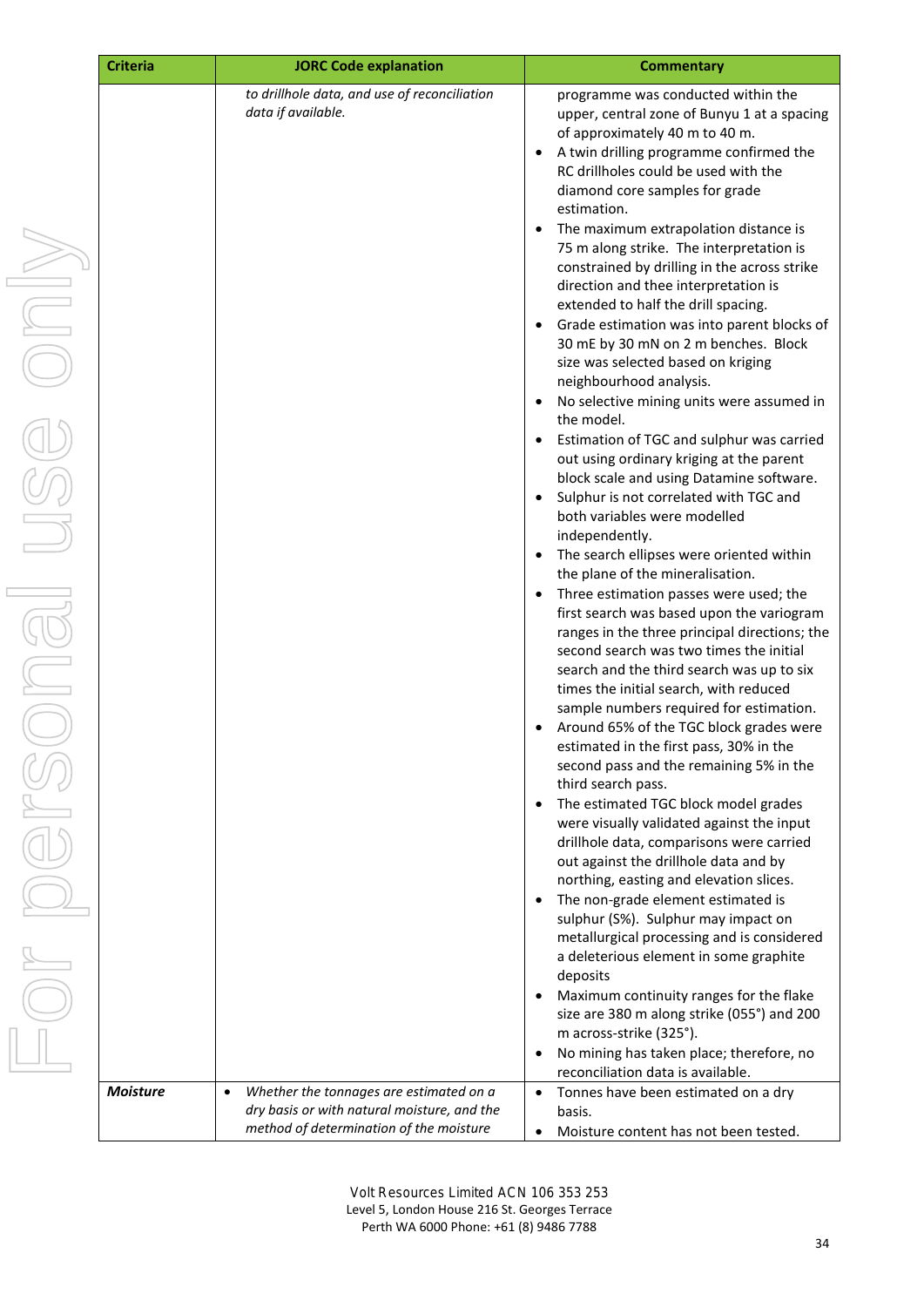| <b>Criteria</b>                                   | <b>JORC Code explanation</b>                                                                                                                                                                                                                                                                                                                                                                                                                                                    | <b>Commentary</b>                                                                                                                                                                                                                                                                                                                                                                                                                                                                                                                                                                                                                                                                                                                                                                                                                                                                                               |
|---------------------------------------------------|---------------------------------------------------------------------------------------------------------------------------------------------------------------------------------------------------------------------------------------------------------------------------------------------------------------------------------------------------------------------------------------------------------------------------------------------------------------------------------|-----------------------------------------------------------------------------------------------------------------------------------------------------------------------------------------------------------------------------------------------------------------------------------------------------------------------------------------------------------------------------------------------------------------------------------------------------------------------------------------------------------------------------------------------------------------------------------------------------------------------------------------------------------------------------------------------------------------------------------------------------------------------------------------------------------------------------------------------------------------------------------------------------------------|
|                                                   | content.                                                                                                                                                                                                                                                                                                                                                                                                                                                                        |                                                                                                                                                                                                                                                                                                                                                                                                                                                                                                                                                                                                                                                                                                                                                                                                                                                                                                                 |
| Cut-off<br>parameters                             | The basis of the adopted cut-off grade(s) or<br>$\bullet$<br>quality parameters applied.                                                                                                                                                                                                                                                                                                                                                                                        | The resource model is reported above a<br>$\bullet$<br>2.93% TGC cut-off grade. This cut-off<br>grade was selected by Volt Resources<br>based on technical and economic<br>assessment of the mineralisation within<br>the Stage 1 FS pits by Orelogy.                                                                                                                                                                                                                                                                                                                                                                                                                                                                                                                                                                                                                                                           |
| <b>Mining factors</b><br>or assumptions           | Assumptions made regarding possible<br>$\bullet$<br>mining methods, minimum mining<br>dimensions and internal (or, if applicable,<br>external) mining dilution. It is always<br>necessary as part of the process of<br>determining reasonable prospects for<br>eventual economic extraction to consider<br>potential mining methods, but the<br>assumptions made regarding mining<br>methods and parameters when estimating<br>Mineral Resources may not always be<br>rigorous. | Planned extraction is by open pit mining<br>$\bullet$<br>involving standard truck and haul mining<br>techniques.<br>The geometry of the deposit will make it<br>amenable to mining methods currently<br>employed in many surface operations in<br>similar deposits around the world.<br>Mining factors such as dilution and ore loss<br>have not been applied.                                                                                                                                                                                                                                                                                                                                                                                                                                                                                                                                                  |
| <b>Metallurgical</b><br>factors or<br>assumptions | The basis for assumptions or predictions<br>$\bullet$<br>regarding metallurgical amenability. It is<br>always necessary as part of the process of<br>determining reasonable prospects for<br>eventual economic extraction to consider<br>potential metallurgical methods, but the<br>assumptions regarding metallurgical<br>treatment processes and parameters made<br>when reporting Mineral Resources may not<br>always be rigorous.                                          | No metallurgical assumptions have been<br>$\bullet$<br>built into the resource models.<br>The results from metallurgical testwork<br>$\bullet$<br>have been considered for Mineral<br>Resource classification.<br>Results to date demonstrate that products<br>$\bullet$<br>produced by conventional processing<br>techniques are within the typical saleable<br>size and grade.<br>2018 testwork results indicate that<br>$\bullet$<br>recoveries of TGC of 91% to 96.5% can be<br>achieved from the rougher concentrate.<br>For three of the four samples 25 to 33% of<br>the flakes are $\geq$ 180 µm. The flake size<br>within the concentrate developed from<br>fresh material is finer (with 20% ≥180 µm<br>and $30\% \ge 150 \,\mu m$ ).<br>Some 1 m samples from 11 randomly<br>selected drillholes were tested for a<br>comprehensive suite of trace elements.<br>Vanadium ranged from 135 to 937 ppm. |
| <b>Environmental</b><br>factors or<br>assumptions | Assumptions made regarding possible waste<br>$\bullet$<br>and process residue disposal options. It is<br>always necessary as part of the process of<br>determining reasonable prospects for<br>eventual economic extraction to consider the<br>potential environmental impacts of the<br>mining and processing operation.                                                                                                                                                       | No assumptions have been made regarding<br>$\bullet$<br>waste and process residue.<br>Environmental studies are being<br>undertaken as part of the Feasibility Study                                                                                                                                                                                                                                                                                                                                                                                                                                                                                                                                                                                                                                                                                                                                            |
| <b>Bulk density</b>                               | Whether assumed or determined. If<br>$\bullet$<br>assumed, the basis for the assumptions. If<br>determined, the method used, whether wet<br>or dry, the frequency of the measurements,<br>the nature, size and representativeness of<br>the samples.<br>The bulk density for bulk material must have<br>٠<br>been measured by methods that adequately<br>account for void spaces (vugs, porosity, etc),<br>moisture and differences between rock and                            | Bulk density was measured for 730 core<br>$\bullet$<br>samples from diamond holes using<br>Archimedes and caliper measurements.<br>The density data has a range of 1.25 to<br>3.73 t/m3.<br>Analysis of this data indicated that there is<br>$\bullet$<br>a relationship with oxidation.<br>A bulk density of 1.92 t/m3 was assigned to<br>$\bullet$<br>colluvium, 2.07 t/m3 was assigned to the                                                                                                                                                                                                                                                                                                                                                                                                                                                                                                                |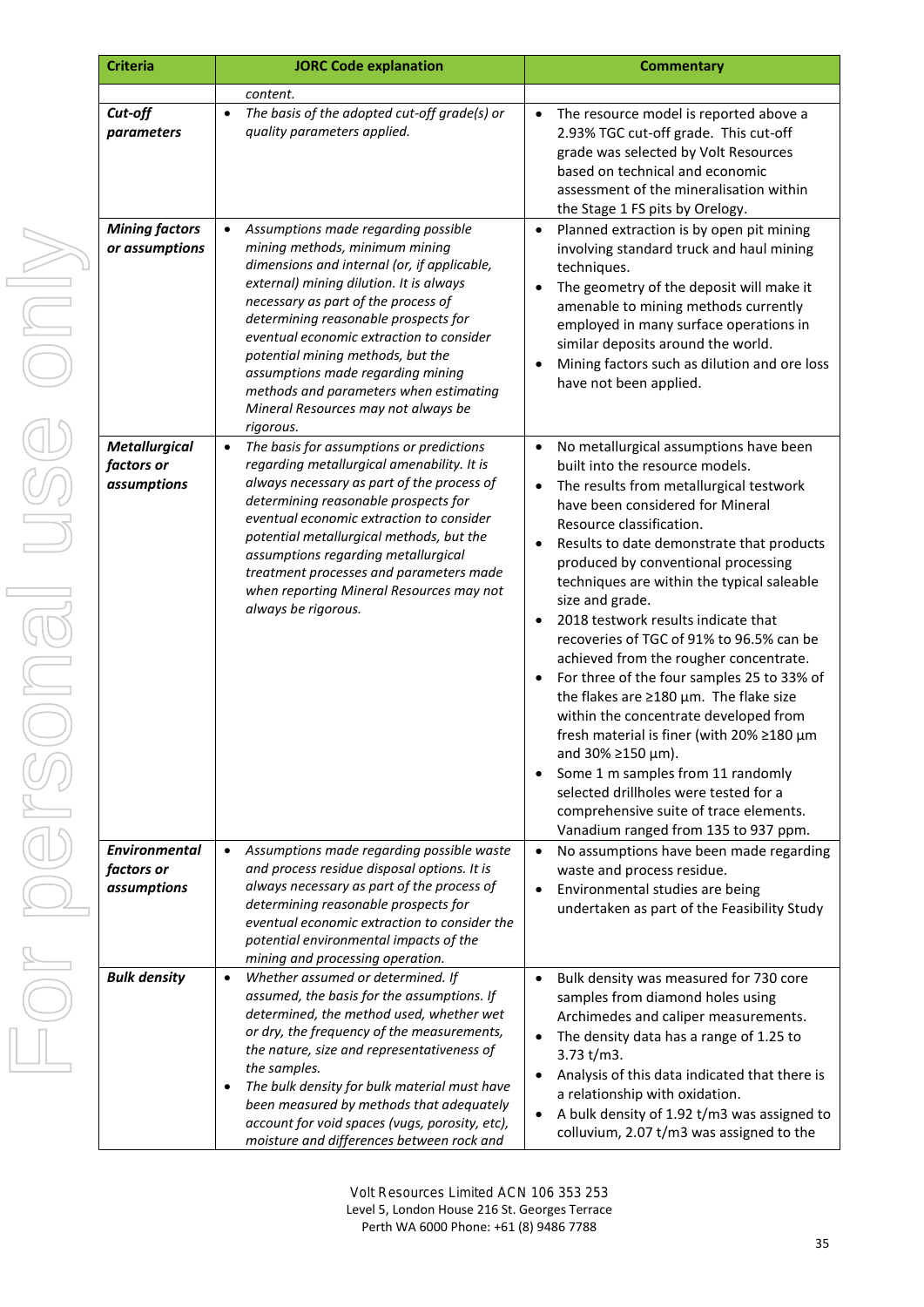| <b>Criteria</b><br><b>JORC Code explanation</b>             |                                                                                                                                                                                                                                                                                                                                                                                                                                                                                                | <b>Commentary</b>                                                                                                                                                                                                                                                                                                                                                                                                                                                                                                                                                                                                                                                                                                                                                                                                                                                                                                                                                                                                                                                                                                                                                                                                                                                                                                                                                                                                                                                                                                                                                                                                                                                                                                                                                                                                                                                     |  |  |
|-------------------------------------------------------------|------------------------------------------------------------------------------------------------------------------------------------------------------------------------------------------------------------------------------------------------------------------------------------------------------------------------------------------------------------------------------------------------------------------------------------------------------------------------------------------------|-----------------------------------------------------------------------------------------------------------------------------------------------------------------------------------------------------------------------------------------------------------------------------------------------------------------------------------------------------------------------------------------------------------------------------------------------------------------------------------------------------------------------------------------------------------------------------------------------------------------------------------------------------------------------------------------------------------------------------------------------------------------------------------------------------------------------------------------------------------------------------------------------------------------------------------------------------------------------------------------------------------------------------------------------------------------------------------------------------------------------------------------------------------------------------------------------------------------------------------------------------------------------------------------------------------------------------------------------------------------------------------------------------------------------------------------------------------------------------------------------------------------------------------------------------------------------------------------------------------------------------------------------------------------------------------------------------------------------------------------------------------------------------------------------------------------------------------------------------------------------|--|--|
|                                                             | alteration zones within the deposit.<br>Discuss assumptions for bulk density<br>$\bullet$<br>estimates used in the evaluation process of<br>the different materials.                                                                                                                                                                                                                                                                                                                           | oxidised material, 2.50 t/m3 was assigned<br>to the transitional material and 2.64 t/m3<br>was assigned to the fresh material.                                                                                                                                                                                                                                                                                                                                                                                                                                                                                                                                                                                                                                                                                                                                                                                                                                                                                                                                                                                                                                                                                                                                                                                                                                                                                                                                                                                                                                                                                                                                                                                                                                                                                                                                        |  |  |
| Classification                                              | The basis for the classification of the Mineral<br>$\bullet$<br>Resources into varying confidence<br>categories.<br>Whether appropriate account has been<br>taken of all relevant factors (i.e. relative<br>confidence in tonnage/grade estimations,<br>reliability of input data, confidence in<br>continuity of geology and metal values,<br>quality, quantity and distribution of the<br>data).<br>Whether the result appropriately reflects the<br>Competent Person's view of the deposit. | Mineral Resources have been classified on<br>$\bullet$<br>the basis of confidence in geological and<br>grade continuity using the drilling density,<br>geological model, modelled grade<br>continuity and conditional bias measures<br>(slope of the regression and kriging<br>efficiency) and the distribution of the<br>metallurgical testwork samples as criteria.<br>In general, the areas tested with the 2017<br>$\bullet$<br>infill drilling (40 m by 40 m spacing), that<br>have high confidence in the geological<br>interpretation and higher estimation<br>quality are classified as Measured.<br>Areas with lower confidence in the<br>geological interpretation and poorer<br>estimation quality were classified as<br>Indicated.<br>Areas where the drill spacing is generally<br>200 m by 400 m and mineralised domains<br>at depth that are classified as Inferred.<br>The available process testwork indicates<br>$\bullet$<br>that likely product quality is considered<br>favourable for eventual economic<br>extraction.<br>In addition, the likelihood of eventual<br>$\bullet$<br>economic extraction was considered in<br>terms of possible open pit mining, and<br>potentially favourable logistics to the<br>Mtwara Port.<br>Based on this, and taking into<br>consideration the thickness, grades and<br>depth of the deposit, it is considered that<br>the Bunyu 1 deposit has a reasonable<br>prospect of eventually being mined.<br>Metallurgical results related to flake size<br>$\bullet$<br>and sample purity, the continuity of the<br>flake size data, project location and<br>marketing agreements all support the<br>classification, as per Clause 49 (JORC 2012).<br>The classification considers all available<br>$\bullet$<br>data and quality of the estimate and<br>reflects the Competent Person's view of<br>the deposit. |  |  |
| <b>Audits or</b><br>reviews                                 | The results of any audits or reviews of<br>$\bullet$<br>Mineral Resource estimates.                                                                                                                                                                                                                                                                                                                                                                                                            | The resource model has been peer<br>$\bullet$<br>reviewed by Optiro staff.                                                                                                                                                                                                                                                                                                                                                                                                                                                                                                                                                                                                                                                                                                                                                                                                                                                                                                                                                                                                                                                                                                                                                                                                                                                                                                                                                                                                                                                                                                                                                                                                                                                                                                                                                                                            |  |  |
| <b>Discussion of</b><br>relative<br>accuracy/<br>confidence | Where appropriate a statement of the<br>$\bullet$<br>relative accuracy and confidence level in the<br>Mineral Resource estimate using an<br>approach or procedure deemed appropriate<br>by the Competent Person.<br>The statement should specify whether it<br>$\bullet$<br>relates to global or local estimates, and, if                                                                                                                                                                      | The assigned classification of Measured,<br>$\bullet$<br>Indicated and Inferred reflects the<br>Competent Person's assessment of the<br>accuracy and confidence levels in the<br>resource model.<br>The confidence levels reflect production                                                                                                                                                                                                                                                                                                                                                                                                                                                                                                                                                                                                                                                                                                                                                                                                                                                                                                                                                                                                                                                                                                                                                                                                                                                                                                                                                                                                                                                                                                                                                                                                                          |  |  |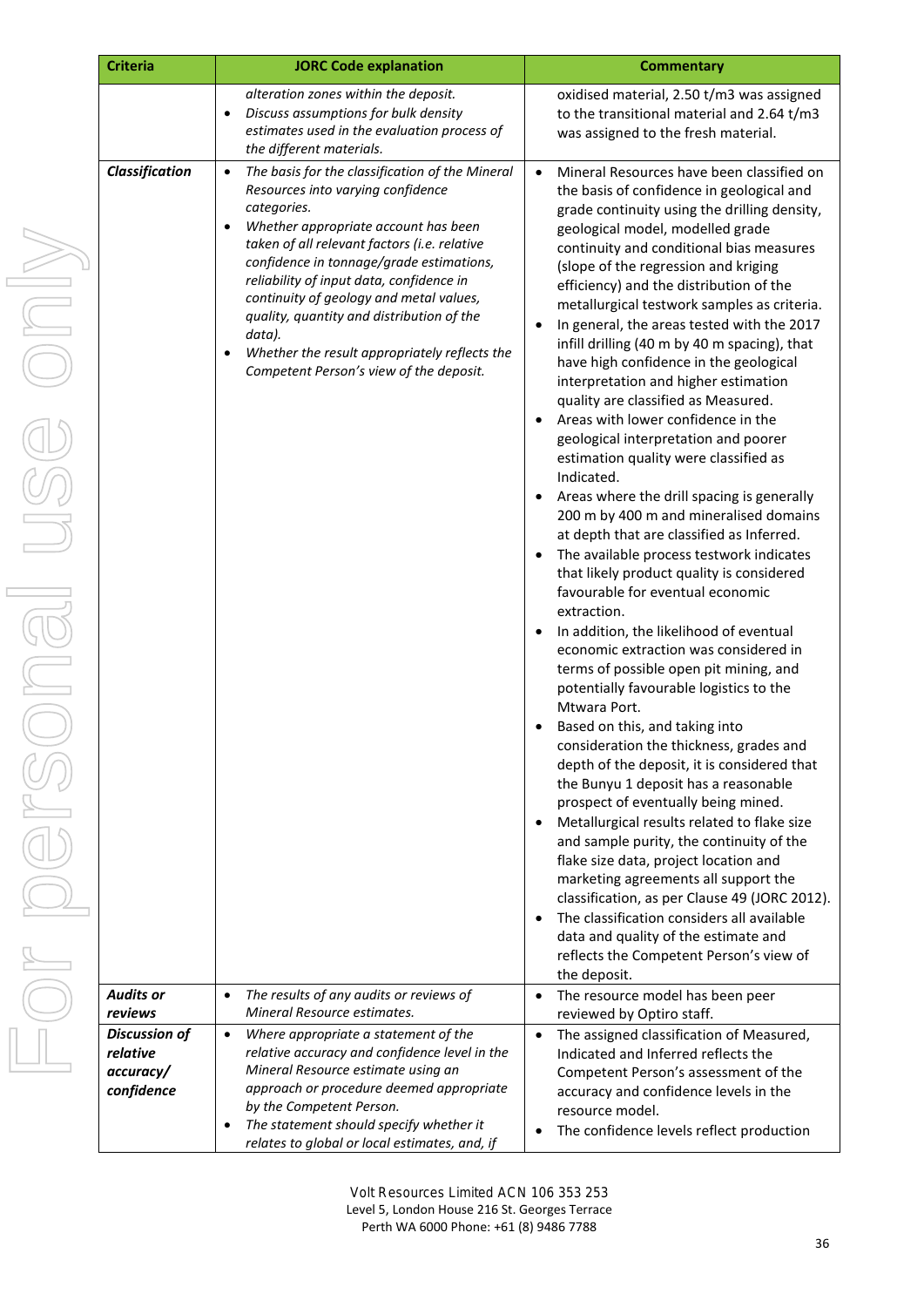| <b>Criteria</b> | <b>JORC Code explanation</b>                                                                             | <b>Commentary</b>             |
|-----------------|----------------------------------------------------------------------------------------------------------|-------------------------------|
|                 | local, state the relevant tonnages, which<br>should be relevant to technical and economic<br>evaluation. | volumes on a quarterly basis. |

## *Section 4: Estimation and Reporting of Ore Reserve for the Bunyu Stage 1 FS*

The table below summarises the assessment and reporting criteria used for the Bunyu Stage 1 FS Ore Reserve and reflects both the guidelines in Table 1 of *The Australasian Code for the Reporting of Exploration Results, Mineral Resources and Ore Reserves* (the JORC Code, 2012) and the requirements for a feasibility study to be underpinned by an Ore Reserve. The Bunyu Stage 1 Ore Reserve is considered a subset of the 2016 Namangale 1 Ore Reserve released by Volt Resources 15 December 2016 as part of the Pre-Feasibility Study. It therefore does not replace or update this reserve and is for the purposes of underpinning the Stage 1 FS. The Namangale (now Bunyu) overall Ore Reserve will be updated as part of the Bunyu Stage 2 DFS.

| <b>Criteria</b>                                                                          | <b>JORC Code explanation</b>                                                                                                                                                                                                                                  | <b>Commentary</b>                                                                                                                                                                                                                                                                                                                                                                                                                                                                                                                                                                                                                                                                                                                                                                                                                                                                                                                                                                                                                                                                                                                                                                                                                                                                                                   |
|------------------------------------------------------------------------------------------|---------------------------------------------------------------------------------------------------------------------------------------------------------------------------------------------------------------------------------------------------------------|---------------------------------------------------------------------------------------------------------------------------------------------------------------------------------------------------------------------------------------------------------------------------------------------------------------------------------------------------------------------------------------------------------------------------------------------------------------------------------------------------------------------------------------------------------------------------------------------------------------------------------------------------------------------------------------------------------------------------------------------------------------------------------------------------------------------------------------------------------------------------------------------------------------------------------------------------------------------------------------------------------------------------------------------------------------------------------------------------------------------------------------------------------------------------------------------------------------------------------------------------------------------------------------------------------------------|
| <b>Mineral</b><br><b>Resource</b><br>estimate for<br>conversion to<br><b>Ore Reserve</b> | Description of the Mineral Resource<br>$\bullet$<br>estimate used as a basis for the conversion<br>to an Ore Reserve.<br>Clear statement as to whether the Mineral<br>$\bullet$<br>Resources are reported additional to, or<br>inclusive of, the Ore Reserve. | The Mineral Resource Estimate used to<br>$\bullet$<br>develop the 2018 Bunyu 1 Mineral Resource<br>Estimate is classified a JORC 2012 Mineral<br>Resource statement by Volt Resources. The<br>2018 Bunyu 1 Mineral Resource Estimate<br>was completed by Christine Standing (the<br>Competent Person) of Optiro Pty Ltd.<br>The 2018 Mineral Resources are reported<br>inclusive of the Bunyu Stage 1 FS Ore<br>Reserve. The Ore Reserve does not include<br>Inferred Mineral Resources.<br>The 2018 Bunyu 1 Mineral Resource<br>Estimate contains no allowances for mining<br>related ore dilution or ore losses<br>The Bunyu Stage 1 FS only assesses a very<br>small portion of the Bunyu 1 deposit<br>relevant to the feasibility area. The entire<br>Bunyu deposit will be assessed as part of a<br>subsequent Stage 2 assessment and an<br>updated Bunyu Ore Reserve will be released<br>at this point. Consequently, the Ore Reserve<br>developed as part of the Stage 1 FS is<br>referred to as the Bunyu Stage 1 FS Ore<br>Reserve.<br>Due to the scale of the Bunyu Stage 1 FS,<br>the Stage 1 Ore Reserve does not define an<br>ultimate economic limit. A considerable<br>proportion of the 2018 Bunyu 1 Mineral<br>Resource has not been assessed for<br>economic viability as part of the Stage 1 FS. |
| <b>Site visits</b>                                                                       | Comment on any site visits undertaken by<br>the Competent Person and the outcome of<br>those visits.<br>If no site visits have been undertaken<br>indicate why this is the case.                                                                              | A site visit was undertaken by Mr Ross<br>$\bullet$<br>Cheyne, Director of Orelogy Consulting Pty<br>Ltd and Competent Person for the Bunyu<br>Stage 1 Ore Reserve. The purpose of the<br>visit was to assess the site conditions,<br>layout and inspect drill core as available to<br>confirm the appropriateness of the Ore                                                                                                                                                                                                                                                                                                                                                                                                                                                                                                                                                                                                                                                                                                                                                                                                                                                                                                                                                                                       |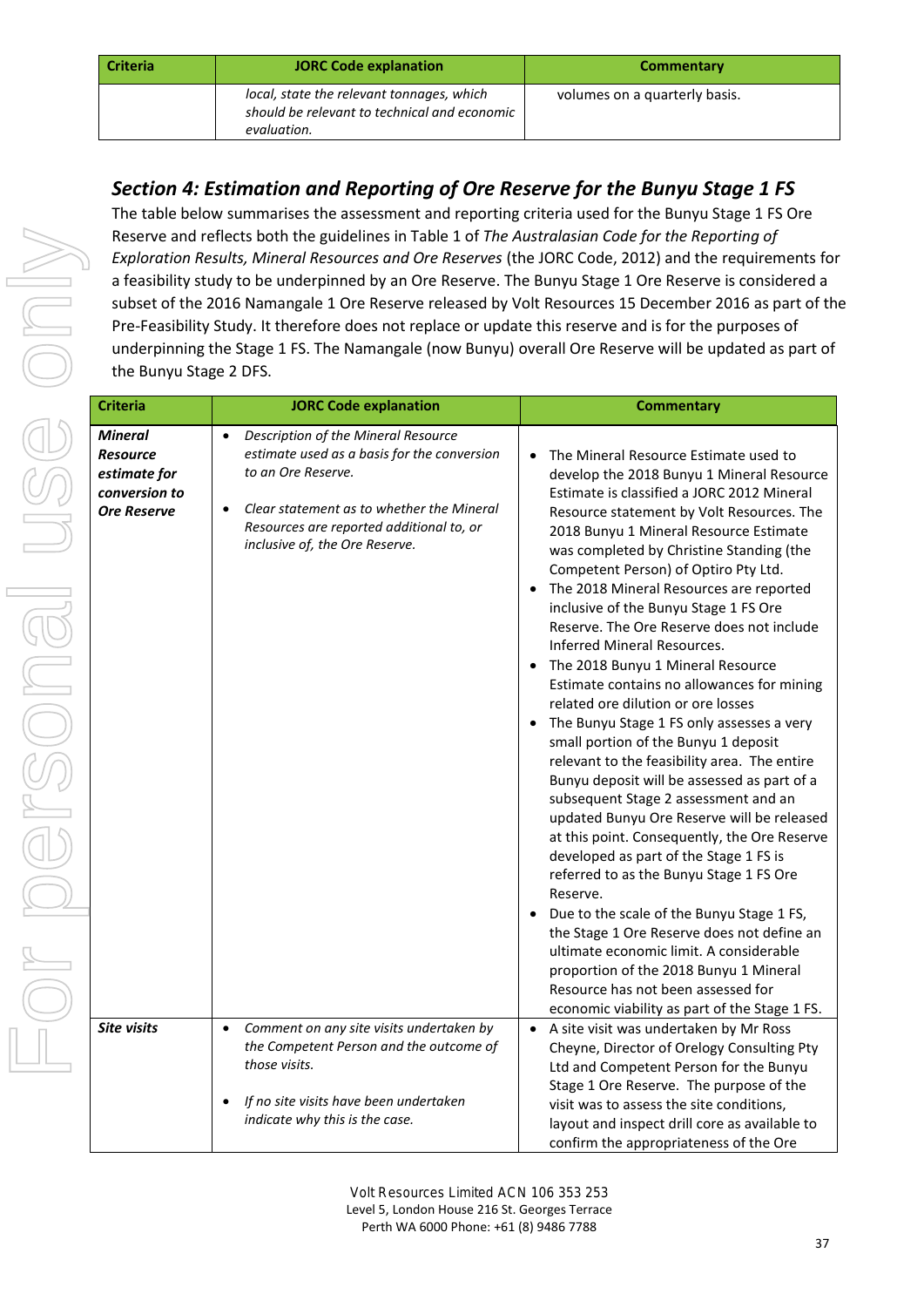|                     |                                                                                    | Reserve                                                                                 |
|---------------------|------------------------------------------------------------------------------------|-----------------------------------------------------------------------------------------|
|                     |                                                                                    | All other key relevant disciplines have                                                 |
|                     |                                                                                    | undertaken site visits and provided input                                               |
|                     |                                                                                    | into both the planned development and the                                               |
|                     |                                                                                    | Bunyu Stage 1 FS Ore Reserve.                                                           |
| <b>Study status</b> | The type and level of study undertaken to<br>$\bullet$                             | The development of the mine plan and<br>$\bullet$                                       |
|                     | enable Mineral Resources to be converted                                           | associated economic evaluation of the                                                   |
|                     | to an Ore Reserve.                                                                 | Bunyu Stage 1 FS has been completed to a                                                |
|                     |                                                                                    | FS level of accuracy of +/- 15%.                                                        |
|                     | The Code requires that a study to at least<br>Pre-Feasibility Study level has been | The Ore Reserve was underpinned by a<br>$\bullet$                                       |
|                     | undertaken to convert Mineral Resources to                                         | mine plan detailing mining locations, ore                                               |
|                     | Ore Reserves. Such studies will have been                                          | and waste quantities; mill feed quantities                                              |
|                     | carried out and will have determined a mine                                        | and mill head grades. Scheduling was                                                    |
|                     | plan that is technically achievable and                                            | undertaken in monthly and quarterly                                                     |
|                     | economically viable, and that material                                             | periods.                                                                                |
|                     | Modifying Factors have been considered.                                            | Mine planning activities included an<br>updated pit optimisation, mine design,          |
|                     |                                                                                    | scheduling, mining cost estimation and                                                  |
|                     |                                                                                    | financial analysis in order to confirm the                                              |
|                     |                                                                                    | ability to economically mine the Bunyu                                                  |
|                     |                                                                                    | Stage 1 FS Ore Reserve.                                                                 |
|                     |                                                                                    | Modifying factors considered during the                                                 |
|                     |                                                                                    | mine planning process included slope                                                    |
|                     |                                                                                    | design criteria, mining dilution and ore loss,                                          |
|                     |                                                                                    | processing recoveries, processing costs,                                                |
|                     |                                                                                    | general and administration costs, product                                               |
|                     |                                                                                    | price and royalties, engineering and                                                    |
|                     |                                                                                    | infrastructure design, land access and                                                  |
|                     |                                                                                    | permitting.                                                                             |
|                     |                                                                                    | The financial evaluation carried out as part                                            |
|                     |                                                                                    | of the Bunyu Stage 1 FS indicates that the                                              |
|                     |                                                                                    | Bunyu Stage 1 Graphite Project is                                                       |
|                     |                                                                                    | technically achievable and economically<br>viable. Financial modelling indicates it has |
|                     |                                                                                    | an NPV of US\$18.6M (10% D.R.) and an IRR                                               |
|                     |                                                                                    | of 21.0% (pre-tax, US\$, real)                                                          |
|                     |                                                                                    | The following groups have been utilised by                                              |
|                     |                                                                                    | Volt Resources for the FS and provided key                                              |
|                     |                                                                                    | inputs into developing the Bunyu Stage 1 FS                                             |
|                     |                                                                                    | Ore Reserve:                                                                            |
|                     |                                                                                    | Geology and Resources - Optiro                                                          |
|                     |                                                                                    | Geotechnical - Pells Sullivan Meynink                                                   |
|                     |                                                                                    | Hydrology - AQ2                                                                         |
|                     |                                                                                    | - Mining - Orelogy                                                                      |
|                     |                                                                                    | Metallurgy - BatteryLimits / ALS                                                        |
|                     |                                                                                    | Processing - Battery Limits                                                             |
|                     |                                                                                    | Engineering - Battery Limits                                                            |
|                     |                                                                                    | Tailings – ATC Williams                                                                 |
|                     |                                                                                    | Power, Water, Infrastructure and                                                        |
|                     |                                                                                    | Logistics - BatteryLimits / AQ2 / Volt                                                  |
|                     |                                                                                    | Marketing - Volt / Industrial Minerals<br>Financial Assessment - Volt / Modus           |
|                     |                                                                                    | Capital                                                                                 |
| Cut-off             | The basis of the cut-off grade(s) or quality                                       | The cut-off grade used is the processing (or<br>$\bullet$                               |
| parameters          | parameters applied.                                                                | internal) cut-off grade (i.e. material is                                               |
|                     |                                                                                    | treated as ore if the recovered revenue                                                 |
|                     |                                                                                    | exceeds the processing cost). This                                                      |

38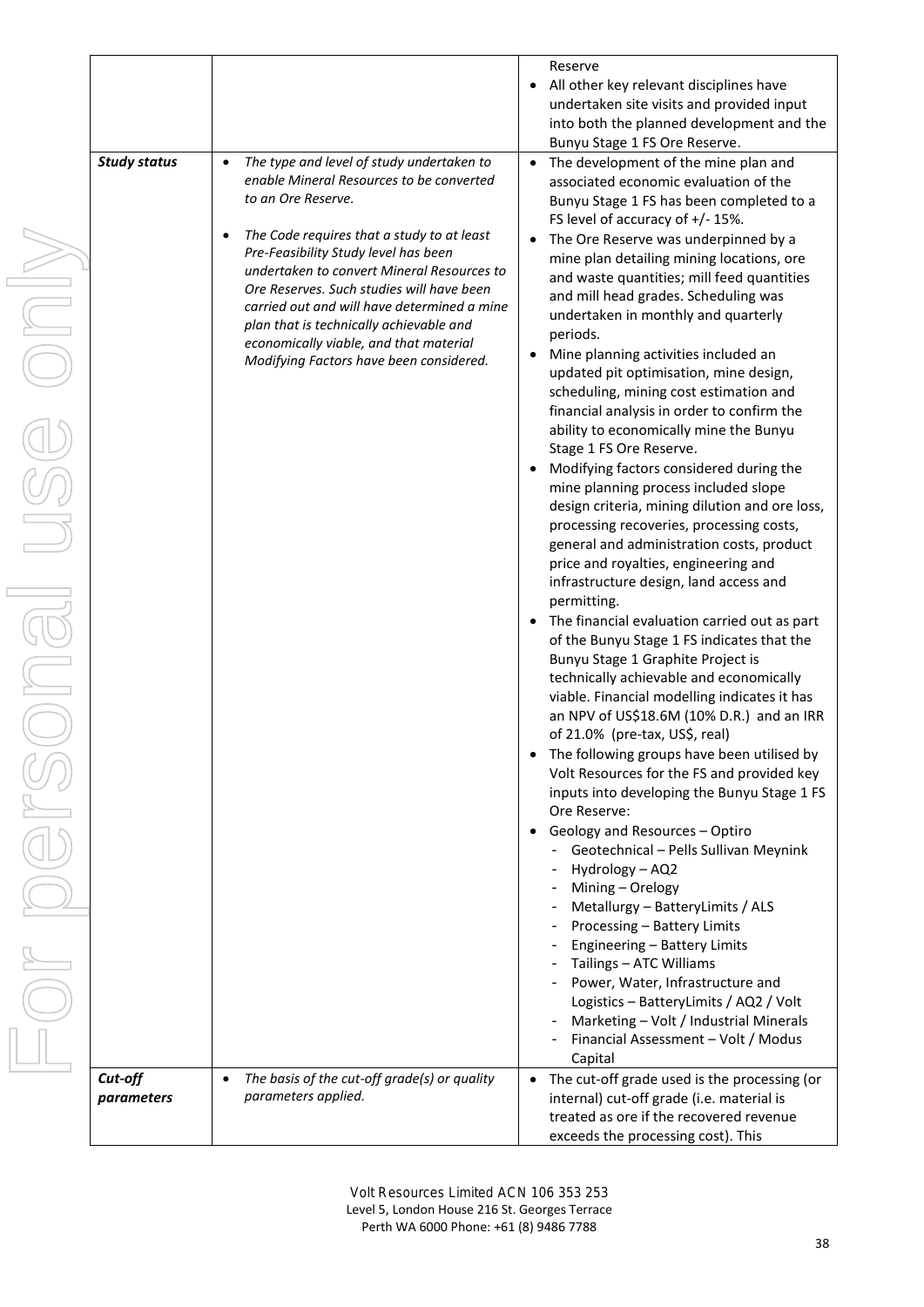| <b>Mining factors</b>    | The method and assumptions used as reported                                                                                                                                                                                                                                                                                                                                                                                                                                                                                                                                                                                                                                                                                                                                           | calculation excludes mining costs as these<br>are treated as sunk when the decision is<br>made to direct material to either the<br>process plant or waste dump.<br>The Bunyu Stage 1 FS Ore Reserve is based<br>on a Net Price which includes selling costs<br>such as transport (trucking and shipping)<br>and government and vendor royalties.<br>The processing cut-off grade is 2.93% TGC<br>for Stage 1 FS Ore Reserve.<br>Open pit optimisation proprietary software                                                                                                                                                                                                                                                                                                                                                                                                                                                                                                                                                                                                                                                                                                                                                                                                                                                                                                                                                                                                                                                                                                                                                                                                                         |
|--------------------------|---------------------------------------------------------------------------------------------------------------------------------------------------------------------------------------------------------------------------------------------------------------------------------------------------------------------------------------------------------------------------------------------------------------------------------------------------------------------------------------------------------------------------------------------------------------------------------------------------------------------------------------------------------------------------------------------------------------------------------------------------------------------------------------|----------------------------------------------------------------------------------------------------------------------------------------------------------------------------------------------------------------------------------------------------------------------------------------------------------------------------------------------------------------------------------------------------------------------------------------------------------------------------------------------------------------------------------------------------------------------------------------------------------------------------------------------------------------------------------------------------------------------------------------------------------------------------------------------------------------------------------------------------------------------------------------------------------------------------------------------------------------------------------------------------------------------------------------------------------------------------------------------------------------------------------------------------------------------------------------------------------------------------------------------------------------------------------------------------------------------------------------------------------------------------------------------------------------------------------------------------------------------------------------------------------------------------------------------------------------------------------------------------------------------------------------------------------------------------------------------------|
| <b>or</b><br>assumptions | in the Pre-Feasibility or Feasibility Study to<br>convert the Mineral Resource to an Ore Reserve<br>(i.e. either by application of appropriate factors<br>by optimisation or by preliminary or detailed                                                                                                                                                                                                                                                                                                                                                                                                                                                                                                                                                                               | was utilised to determine the extent of the<br>highest value pits that provide the required<br>inventory for the Stage 1 project (approx.                                                                                                                                                                                                                                                                                                                                                                                                                                                                                                                                                                                                                                                                                                                                                                                                                                                                                                                                                                                                                                                                                                                                                                                                                                                                                                                                                                                                                                                                                                                                                          |
|                          | design).<br>The choice, nature and appropriateness of the<br>selected mining method(s) and other mining<br>parameters including associated design issues<br>such as pre-strip, access, etc.<br>The assumptions made regarding geotechnical<br>parameters (e.g. pit slopes, stope sizes, etc.),<br>grade control and pre- production drilling.<br>The major assumptions made and Mineral<br>Resource model used for pit and stope<br>optimisation (if appropriate).<br>The mining dilution and mining recovery factors<br>used.<br>Any minimum mining widths used.<br>The manner in which Inferred Mineral Resources<br>are utilised in mining studies and the sensitivity<br>of the outcome to their inclusion.<br>The infrastructure requirements of the selected<br>mining methods. | 2.8Mt). The optimisation process used<br>initial estimates of the various modifying<br>factors. However as the Stage 1 pits lay well<br>within any final economic limit for Bunyu 1,<br>the optimisation parameters were only<br>critical in terms of generating shells of<br>different relative size and value, not in<br>confirming an ultimate economic pit limit<br>The mining method is conventional truck<br>and shovel open pit mining.<br>Bunyu 1 is suited to conventional open pit<br>mining methods as:<br>The deposit outcrops with limited initial<br>overburden,<br>The deposit is generally flat lying with<br>the pit designs which allows for selective<br>mining with the small equipment<br>proposed<br>There are several sub-parallel lenses<br>that fall within the pit boundary<br>resulting in a relatively low stripping<br>ratio (0.73 waste : 1 ore).<br>Suitable waste material from within the<br>South Pit area will be utilised as bulk fill for<br>construction of the Tailings Storage Facility<br>and Water Storage Dam prior to mining<br>commencing. Consequently, the mine<br>production schedule generated for the FS<br>consists of the Ore Reserve with an<br>allowance for depletion of this volume of<br>waste material.<br>The deposit will be mined on 6m high<br>benches for blasting, but excavated in 3 x<br>2m high flitches to manage dilution.<br>Dilution and ore loss were applied by<br>reblocking the 7.5mX x 7.5mY x 0.5mZ<br>Resource block model to 7.5mX x 7.5mY x<br>2mZ Mining block model to reflect a<br>minimum selective mining unit (i.e. 2m<br>flitch height). The Bunyu Stage 1 FS Ore<br>Reserve was then reported based on the |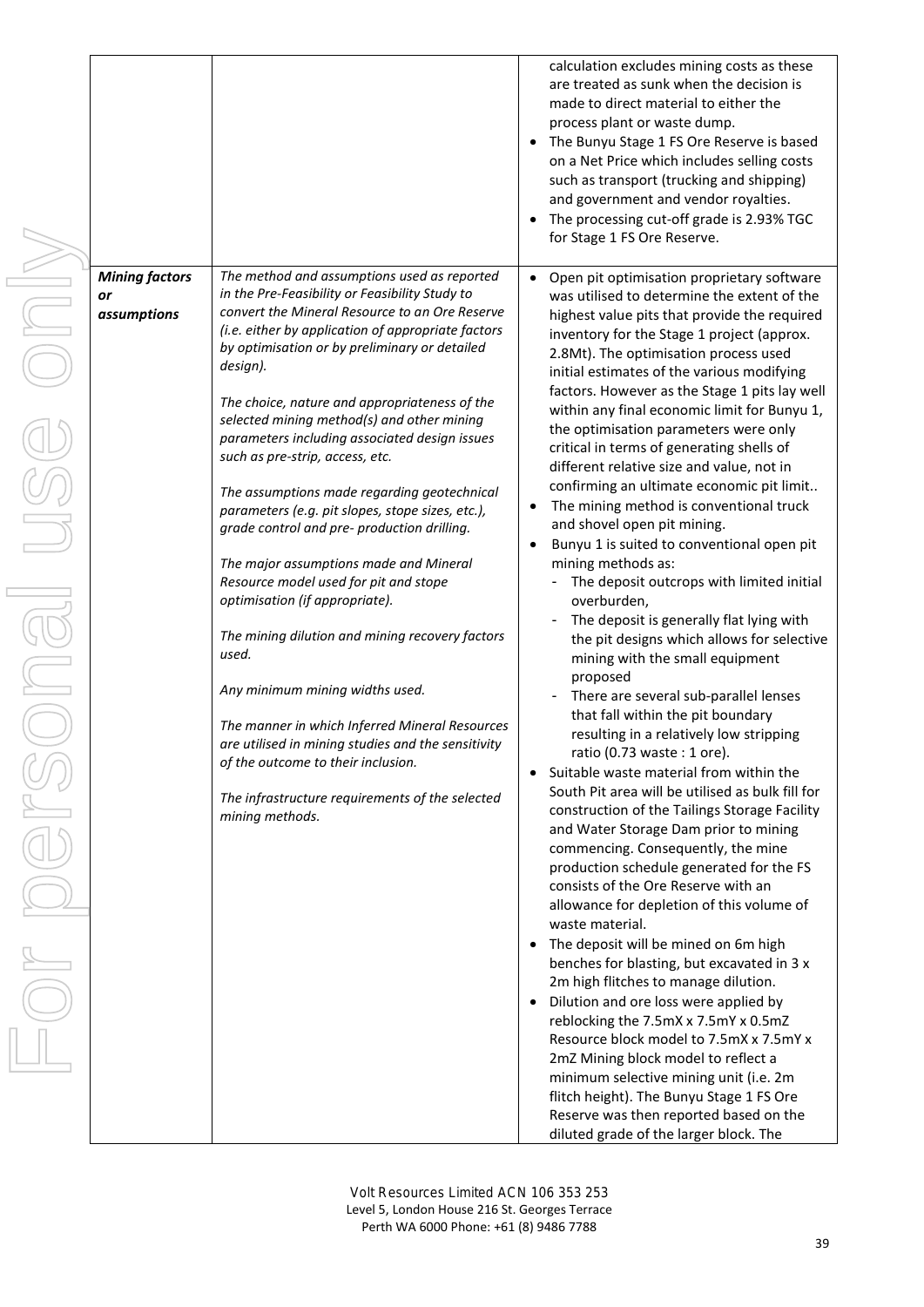|  |  | resource model had been estimated on a                                                       |
|--|--|----------------------------------------------------------------------------------------------|
|  |  | domain boundary grade of 3.5% TGC, which                                                     |
|  |  | is considerably higher than the calculated                                                   |
|  |  | cut-off grade of 2.93%. Optiro had also                                                      |
|  |  | estimate TGC into the domains outside of<br>the 3.5%TGC boundaries. Orelogy treated          |
|  |  | these grades outside of the "ore" domains                                                    |
|  |  | as a background diluent grade.                                                               |
|  |  | A minimum mining width of 20m was used                                                       |
|  |  | for all pit designs.                                                                         |
|  |  | Mine designs have been undertaken using                                                      |
|  |  | the geotechnical recommendation provided                                                     |
|  |  | by Pells Sullivan Meynink, independent                                                       |
|  |  | geotechnical consultant appointed by Volt                                                    |
|  |  | Resources who undertook a site                                                               |
|  |  | geotechnical assessment. PSM provided<br>specific berm, batter and inter-ramp angle          |
|  |  | recommendations for four (4) distinct                                                        |
|  |  | weathering zones that were modelled in the                                                   |
|  |  | Mineral Resource. PSM also undertook a                                                       |
|  |  | review of the final pit designs to confirm                                                   |
|  |  | they adhered to the design                                                                   |
|  |  | recommendations. The geotechnical                                                            |
|  |  | investigation was focused on the area of the                                                 |
|  |  | North and Central pits and was extrapolated<br>to include the South Pit. The risk around any |
|  |  | geotechnical uncertainty in the South Pit is                                                 |
|  |  | mitigated by:                                                                                |
|  |  | The pits are relatively shallow, being a                                                     |
|  |  | maximum of 45m below surface.                                                                |
|  |  | The South Pit is not commenced until                                                         |
|  |  | Year 4, allowing more than enough time                                                       |
|  |  | to undertake a suitable geotechnical<br>assessment.                                          |
|  |  | The pit in general has flatter slopes than                                                   |
|  |  | the design recommendations.                                                                  |
|  |  | The mine schedule is based on achievable                                                     |
|  |  | production rates for the specified size of                                                   |
|  |  | mining fleet with only a single shift per day                                                |
|  |  | required at peak.                                                                            |
|  |  | No inferred mineral resources have been                                                      |
|  |  | used in the determination of the Bunyu                                                       |
|  |  | Stage 1 FS Ore Reserve.<br>The proposed mining method requires the                           |
|  |  | conventional mining infrastructure                                                           |
|  |  | including but not limited to mining                                                          |
|  |  | equipment workshop, fuel & oil storage                                                       |
|  |  | facilities, wash bay, offices, lunch and                                                     |
|  |  | ablution facilities and a first aid room. These                                              |
|  |  | are to be supplied by the mining contractor.                                                 |
|  |  | Volt Resources have defined a mining<br>infrastructure area and will supply water to         |
|  |  | this location, with power supplied by the                                                    |
|  |  | contractor.                                                                                  |
|  |  | Due to the low mining production rates it is                                                 |
|  |  | envisaged limited explosives will be stored                                                  |
|  |  | on site. Explosives will be trucked to site as                                               |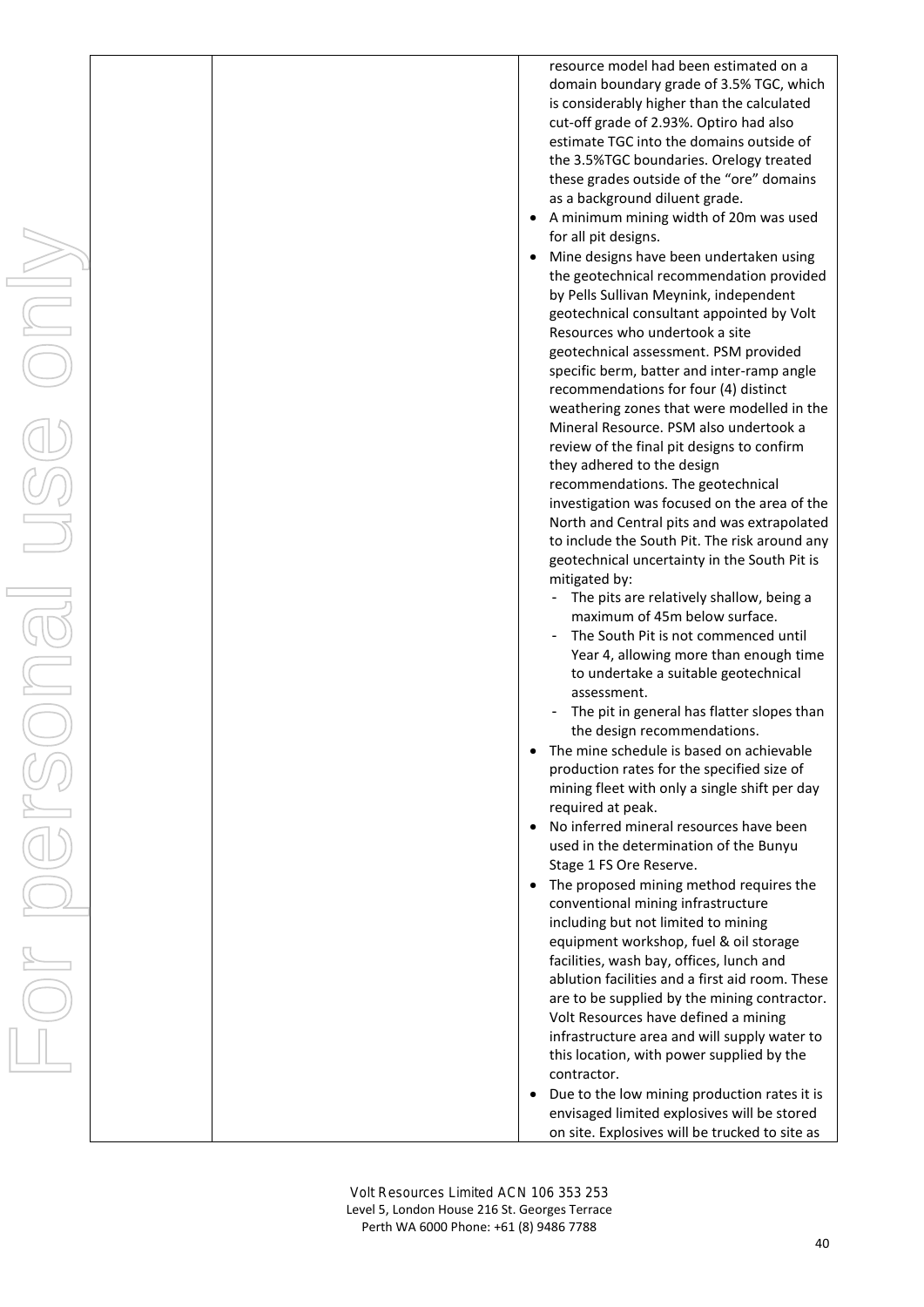|                                                   |                                                                                                                                                                                                                                                                                                                                                        | required and an explosives magazine area<br>has been demarcated by Volt Resources.                                                                                                                                                                                                                                                                                                                                                                                                                                                                                                                                                                                                                                                                                                                                                                                                                                                                                                                                                                                                                                                    |
|---------------------------------------------------|--------------------------------------------------------------------------------------------------------------------------------------------------------------------------------------------------------------------------------------------------------------------------------------------------------------------------------------------------------|---------------------------------------------------------------------------------------------------------------------------------------------------------------------------------------------------------------------------------------------------------------------------------------------------------------------------------------------------------------------------------------------------------------------------------------------------------------------------------------------------------------------------------------------------------------------------------------------------------------------------------------------------------------------------------------------------------------------------------------------------------------------------------------------------------------------------------------------------------------------------------------------------------------------------------------------------------------------------------------------------------------------------------------------------------------------------------------------------------------------------------------|
| <b>Metallurgical</b><br>factors or<br>assumptions | The metallurgical process proposed and the<br>appropriateness of that process to the style of<br>mineralisation.<br>Whether the metallurgical process is well-tested<br>technology or novel in nature.                                                                                                                                                 | The processing plant is designed to recover<br>$\bullet$<br>graphite concentrate by froth flotation. Ore<br>will be crushed followed by grinding and<br>graphite flotation. The final graphite<br>product will be filtered, dried and bagged<br>for transport and subsequent loading onto                                                                                                                                                                                                                                                                                                                                                                                                                                                                                                                                                                                                                                                                                                                                                                                                                                             |
|                                                   | The nature, amount and representativeness of<br>metallurgical test work undertaken, the nature<br>of the metallurgical domaining applied and the<br>corresponding metallurgical recovery factors<br>applied.                                                                                                                                           | ships in sea containers.<br>A key objective of the plant design is to<br>$\bullet$<br>produce a marketable high-grade graphite<br>product at the largest possible graphite<br>flake size to maximise the value of the<br>products produced.                                                                                                                                                                                                                                                                                                                                                                                                                                                                                                                                                                                                                                                                                                                                                                                                                                                                                           |
|                                                   | Any assumptions or allowances made for<br>deleterious elements.<br>The existence of any bulk sample or pilot scale                                                                                                                                                                                                                                     | The proposed flowsheet has been<br>$\bullet$<br>developed based on the metallurgical<br>testwork undertaken to date and derived<br>Process Design Criteria. The process plant                                                                                                                                                                                                                                                                                                                                                                                                                                                                                                                                                                                                                                                                                                                                                                                                                                                                                                                                                         |
|                                                   | test work and the degree to which such samples<br>are considered representative of the orebody as<br>a whole.                                                                                                                                                                                                                                          | design is based on a metallurgical flowsheet<br>with unit operations that are conventional<br>and well proven and aligned with current                                                                                                                                                                                                                                                                                                                                                                                                                                                                                                                                                                                                                                                                                                                                                                                                                                                                                                                                                                                                |
|                                                   | For minerals that are defined by a specification,<br>has the ore reserve estimation been based on<br>the appropriate mineralogy to meet the<br>specifications?                                                                                                                                                                                         | graphite industry practice.<br>The metallurgical testwork program<br>conducted on Bunyu 1 used composite<br>samples produced from drill core. Prior to<br>the diamond drill core from the 2017 drill<br>program becoming available an<br>optimisation testwork program was<br>conducted on remnant material from the<br>2016 bulk trench samples to investigate<br>options for optimising the processing<br>approach.<br>The outcomes were incorporated into the<br>testwork undertaken on 2017 diamond drill<br>core samples for the Stage 1 planned<br>development. Testwork focused on<br>grinding and flotation using both a<br>composite and variability samples and was<br>undertaken at ALS in Western Australia.<br>Some comminution testwork was also<br>undertaken.<br>The results from the recent testwork were<br>$\bullet$<br>similar to results from previous 2016<br>testwork and demonstrated saleable<br>graphite products can be readily produced.<br>Overall the results indicate the variability in<br>the Bunyu 1 project area is low.<br>Metallurgical testwork had not identified<br>any deleterious elements. |
| <b>Environmental</b>                              | The status of studies of potential environmental<br>impacts of the mining and processing operation.<br>Details of waste rock characterisation and the<br>consideration of potential sites, status of design<br>options considered and, where applicable, the<br>status of approvals for process residue storage<br>and waste dumps should be reported. | • An Environmental and Social Impact Study<br>(ESIS) for the Bunyu Stage 1 FS has been<br>completed and lodged. The ESIS is based on<br>a significant body of work including flora<br>and fauna surveys, heritage surveys, and<br>stakeholder identification, including public<br>consultation and the development of                                                                                                                                                                                                                                                                                                                                                                                                                                                                                                                                                                                                                                                                                                                                                                                                                 |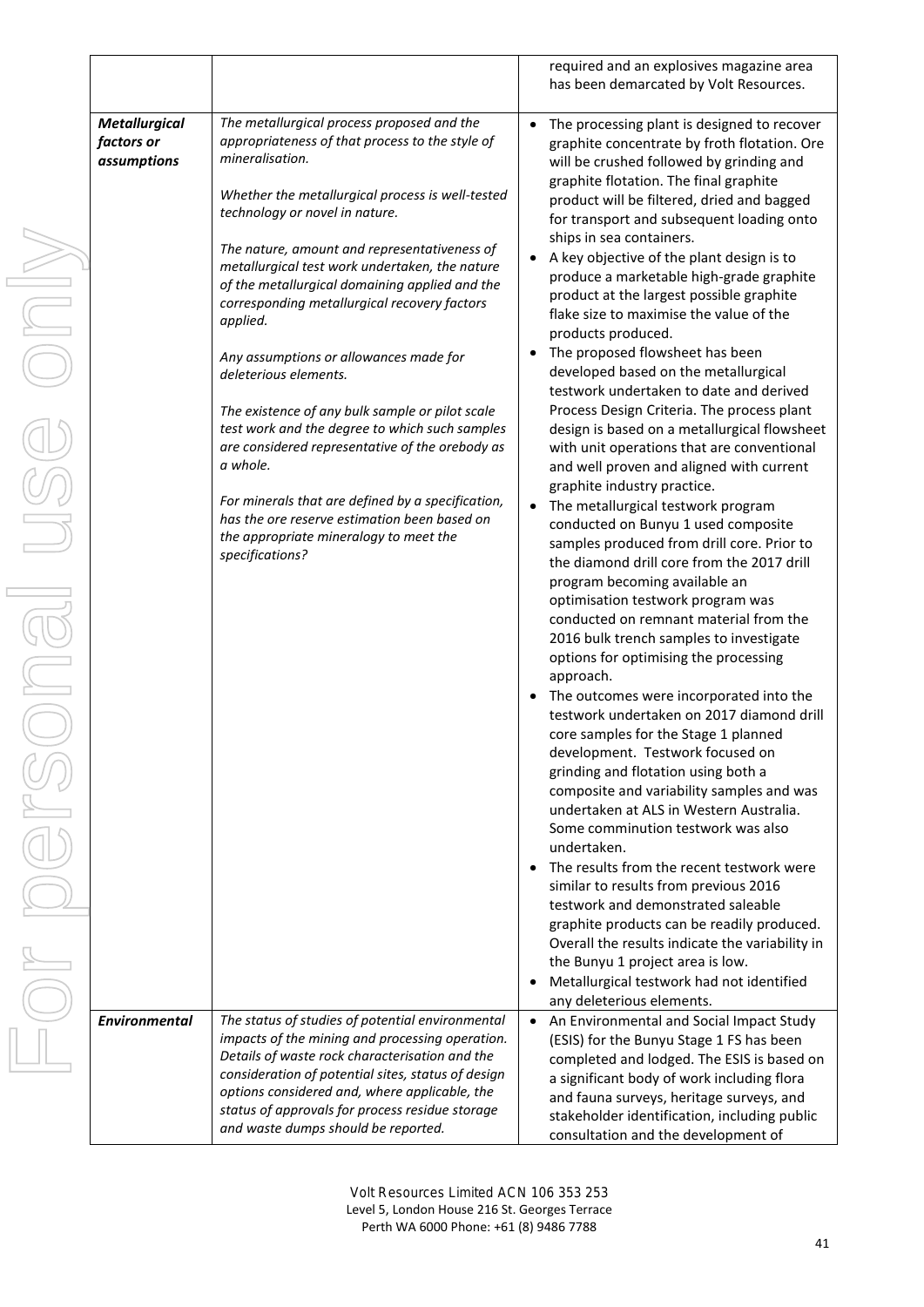| $\overline{\phantom{a}}$ |                       |                                                                                                                                                                                                                                                                          | environmental and social monitoring and<br>management plans.<br>The ESIS has been reviewed by the NEMC<br>and Technical Advisory Committee which<br>has included a site visit and technical review<br>meetings and is now in the final stage prior<br>to forwarding to the Minister for<br>Environment for approval.<br>The key issue related to mining activities is<br>the presence of potentially acid forming<br>(PAF) material as part of the mine waste<br>rock. It is possible that most of waste rock<br>generated by the open pits will be acid<br>forming to some degree. Procedures for the<br>construction of the waste rock dump (WRD)<br>and the management of any run-off from<br>these facilities has been developed as part<br>of the Bunyu Stage 1 FS. This includes<br>(without limitation) base impermeability<br>requirements, construction methodology,<br>drainage control, capping and<br>rehabilitation. Allowance has been made for<br>cost related to the management and control<br>of AMD<br>The approach for final mine closure will be<br>assessed and managed as part of the Stage<br>2 process. A detailed AMD management<br>plan will be developed as part of the post-<br>feasibility FEED phase to be included in the<br>operating protocols for the mining contract<br>tender. The effectiveness of the proposed<br>strategies for operational management and<br>post-closure minimisation of AMD risk will<br>be tested by numerical modelling, and<br>validated by in situ monitoring and field<br>trials. This will be scheduled well in advance<br>of closure to confirm their effective |
|--------------------------|-----------------------|--------------------------------------------------------------------------------------------------------------------------------------------------------------------------------------------------------------------------------------------------------------------------|----------------------------------------------------------------------------------------------------------------------------------------------------------------------------------------------------------------------------------------------------------------------------------------------------------------------------------------------------------------------------------------------------------------------------------------------------------------------------------------------------------------------------------------------------------------------------------------------------------------------------------------------------------------------------------------------------------------------------------------------------------------------------------------------------------------------------------------------------------------------------------------------------------------------------------------------------------------------------------------------------------------------------------------------------------------------------------------------------------------------------------------------------------------------------------------------------------------------------------------------------------------------------------------------------------------------------------------------------------------------------------------------------------------------------------------------------------------------------------------------------------------------------------------------------------------------------------------------------------------------------------|
|                          |                       |                                                                                                                                                                                                                                                                          | performance.                                                                                                                                                                                                                                                                                                                                                                                                                                                                                                                                                                                                                                                                                                                                                                                                                                                                                                                                                                                                                                                                                                                                                                                                                                                                                                                                                                                                                                                                                                                                                                                                                     |
|                          | <b>Infrastructure</b> | The existence of appropriate infrastructure:<br>availability of land for plant development,<br>power, water, transportation (particularly for<br>bulk commodities), labour, accommodation; or<br>the ease with which the infrastructure can be<br>provided, or accessed. | No significant infrastructure currently exists<br>at the project site. The infrastructure<br>required has been designed and costed by<br>BatteryLimits Pty Ltd as part of the FS.<br>Access to both Mtwara and Dar es Salaam is<br>via the national highway B5 which lies<br>approx. 12 km to the south of the Bunyu<br>Stage 1 project area. The FS includes a<br>design and cost estimate for upgrading the<br>road from the Bunyu North turnoff on the<br>B5 to site.<br>Power at site will be provided via diesel<br>generator.<br>A Local Content Plan has been developed as<br>part of the FS and the requirements of this<br>plan will be key selection criteria for all<br>service providers, including the mining<br>contractor.                                                                                                                                                                                                                                                                                                                                                                                                                                                                                                                                                                                                                                                                                                                                                                                                                                                                                        |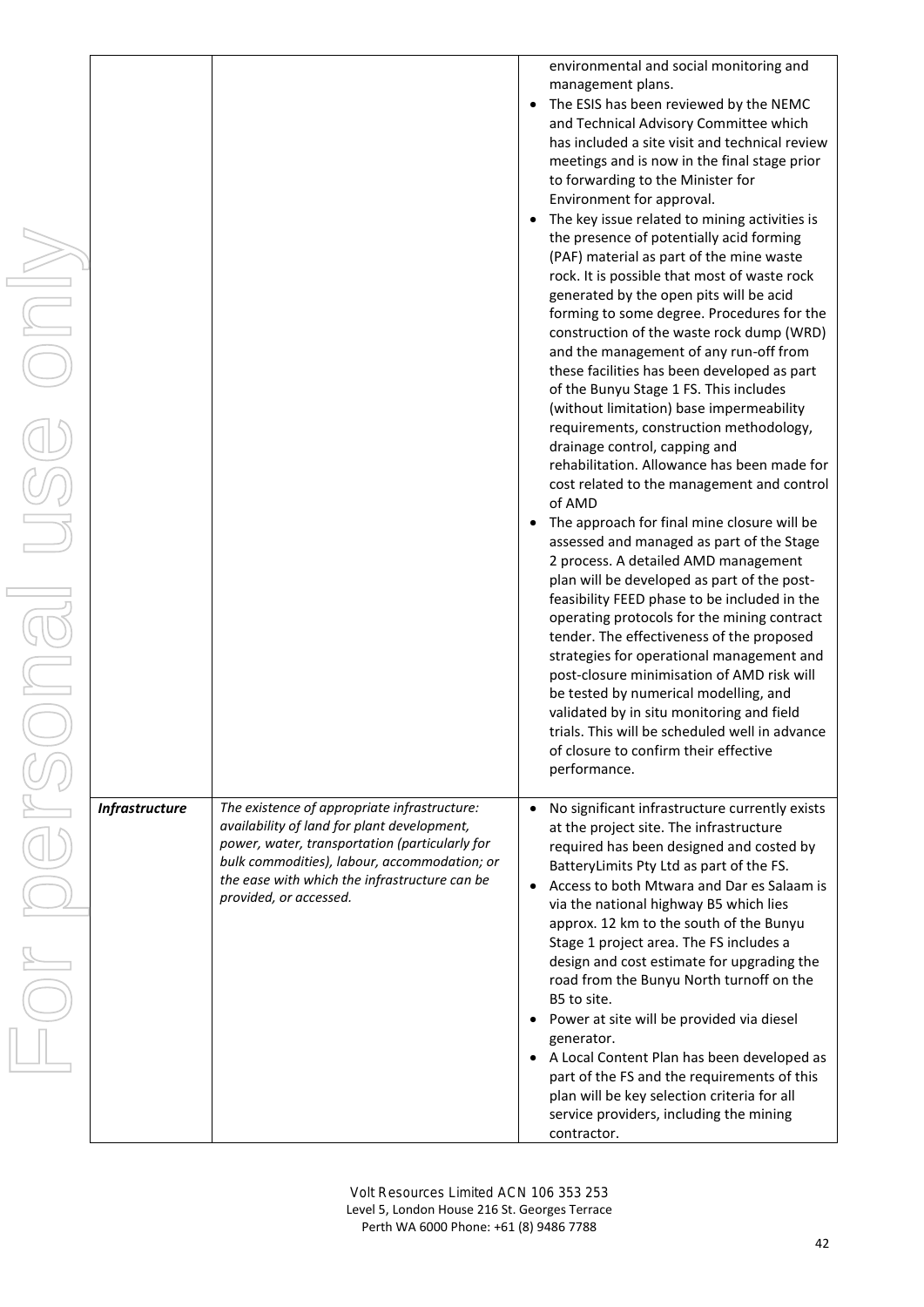|       |                                                                                                                                                                                                                                                                                                                                                                                                                                                                                                                               |                                                  | Accommodation for the Stage 1 workforce<br>will be provisioned via a combination of<br>locally sourced labour and a camp<br>constructed at the site which has been<br>allowed for in the FS cost estimate.                                                                                                                                                                                                                                                                                                                                                                                                                                                                                                                                                                                                                                                                                                                                                                                                                                                                                                                                                                                                                                                                                                                                                                                                                                                                                                                                                                                                                                                                                                                                                                                                                                                                                                               |
|-------|-------------------------------------------------------------------------------------------------------------------------------------------------------------------------------------------------------------------------------------------------------------------------------------------------------------------------------------------------------------------------------------------------------------------------------------------------------------------------------------------------------------------------------|--------------------------------------------------|--------------------------------------------------------------------------------------------------------------------------------------------------------------------------------------------------------------------------------------------------------------------------------------------------------------------------------------------------------------------------------------------------------------------------------------------------------------------------------------------------------------------------------------------------------------------------------------------------------------------------------------------------------------------------------------------------------------------------------------------------------------------------------------------------------------------------------------------------------------------------------------------------------------------------------------------------------------------------------------------------------------------------------------------------------------------------------------------------------------------------------------------------------------------------------------------------------------------------------------------------------------------------------------------------------------------------------------------------------------------------------------------------------------------------------------------------------------------------------------------------------------------------------------------------------------------------------------------------------------------------------------------------------------------------------------------------------------------------------------------------------------------------------------------------------------------------------------------------------------------------------------------------------------------------|
| Costs | The derivation of, or assumptions made,<br>regarding projected capital costs in the study.<br>The methodology used to estimate operating<br>costs.<br>Allowances made for the content of deleterious<br>elements.<br>The source of exchange rates used in the study.<br>Derivation of transportation charges.<br>The basis for forecasting or source of treatment<br>and refining charges, penalties for failure to<br>meet specification, etc.<br>The allowances made for royalties payable, both<br>Government and private. | $\bullet$<br>$\bullet$<br>$\bullet$<br>$\bullet$ | Mining costs have been calculated based on<br>the submissions received for a Request for<br>Budget Pricing (RFPB) sent to a range of<br>African based mining contractors. The<br>submission has been adjusted to allow for<br>the differences in the FS mine plan from the<br>one presented in the RFBP. This includes:<br>Overhaul rates for longer haulage<br>distances<br>Additional site preparation<br>requirements for dumps and stockpiles<br>to cater for AMD<br>Ongoing AMD management<br>٠<br>- Dayworks<br>The diesel fuel price was supplied by Volt<br>Resources based on typical in country<br>pricing.<br>The capital cost estimate has been compiled<br>by BatteryLimits based on the design,<br>supply, fabrication, construction and<br>commissioning of a new graphite plant in<br>Tanzania and includes supporting<br>infrastructure and indirect costs. Mine<br>establishment and infrastructure costs are<br>included, but the cost of the mining fleet<br>and associated infrastructure is financed by<br>the mining contractor and covered by<br>operating expenses (Opex).<br>The estimate for the process plant is based<br>on the process design as documented in<br>Process Design Criteria, process flowsheet,<br>equipment list and plant layout plan. The<br>plant estimate has been based upon budget<br>price quotations for major equipment, in-<br>house data from recent projects,<br>preliminary MTO estimates for steel and<br>concrete, and industry standard estimating<br>factors for ancillary equipment and other<br>installation costs.<br>The estimate incorporates direct costs and<br>indirect costs but does not include<br>allowances for:<br>pre-implementation studies<br>financing<br>- taxation<br>- land access<br>mining rights<br>Rehabilitation and closure have been<br>assessed on the basis that the Stage 1<br>project is superseded by the Stage 2 project |
|       |                                                                                                                                                                                                                                                                                                                                                                                                                                                                                                                               |                                                  | within the life of Stage 1.                                                                                                                                                                                                                                                                                                                                                                                                                                                                                                                                                                                                                                                                                                                                                                                                                                                                                                                                                                                                                                                                                                                                                                                                                                                                                                                                                                                                                                                                                                                                                                                                                                                                                                                                                                                                                                                                                              |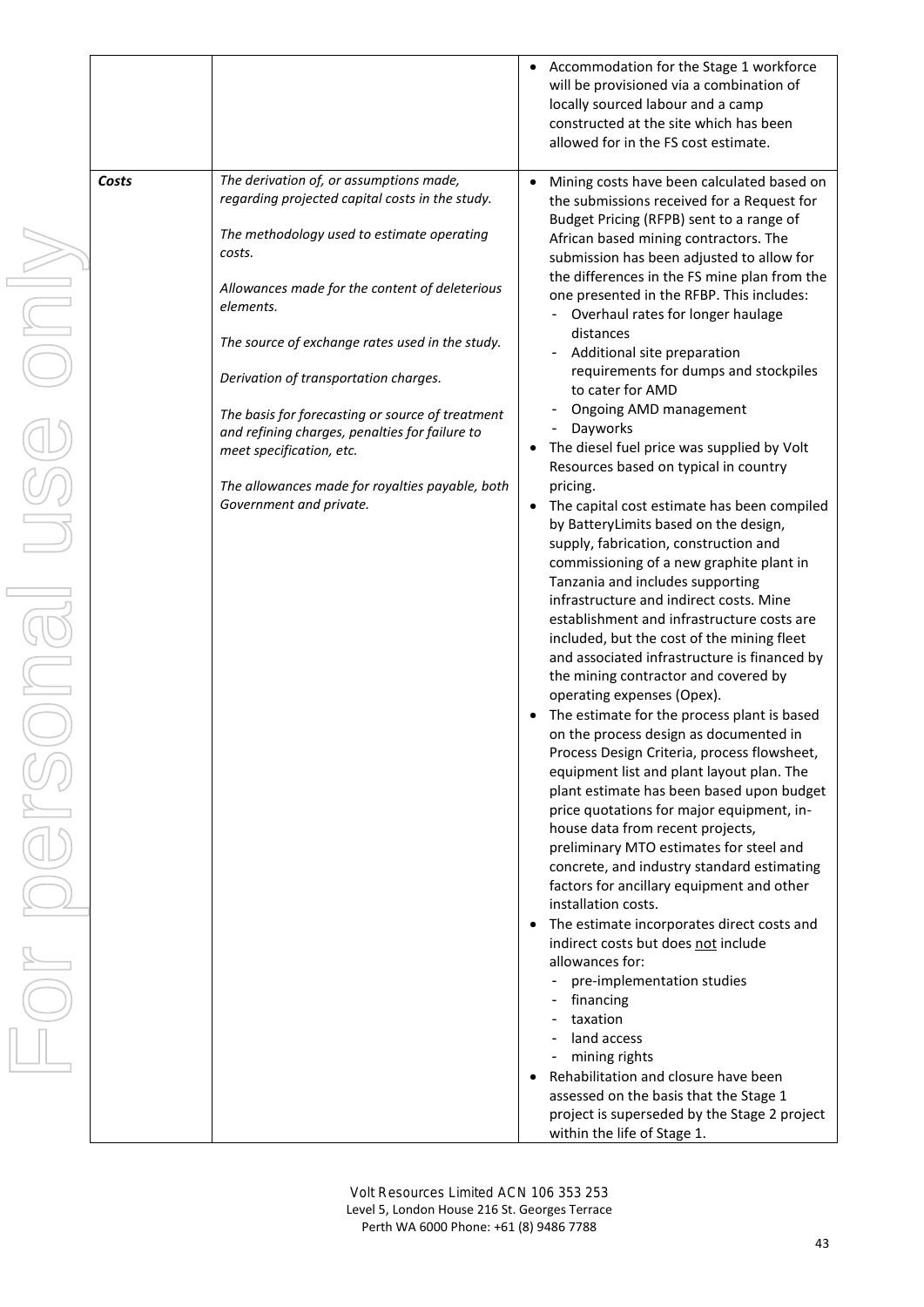|                        |                                                                                                                              | The operating cost estimate for the project<br>includes all costs associated with mining,<br>processing, infrastructure and site-based<br>general and administration costs. The<br>operating costs have been developed in US\$<br>unless otherwise stated and unit rates and<br>prices included have a base date of Q1 2018<br>with no allowance for escalation or<br>inflation.<br>The operating costs have been compiled<br>from a variety of sources, including:<br>Budget quotations received from<br>vendors and/or contractors<br>"Operating cost database" of the<br>consultants<br>Wages and salaries developed from<br>P5HR, a Tanzanian HR consultant<br>Estimates based on industry standards<br>from similar operations<br>First principle estimates based on typical<br>operating data<br>Most equipment costs were quoted in<br>South African Rand or US\$, and<br>infrastructure costs were most commonly in<br>US\$. All costs were converted to US\$ based<br>on the exchange rates below.<br>$US$1.00 = A$1.29$<br>US\$1.00 = 2,273 TZS (Tanzanian Shilling),<br>US\$1.00 =13 ZAR (South African Rand),<br>US\$1.00 = € 0.84<br>A 3% government royalty and 3% vendor<br>royalty has been allowed for in the financial |
|------------------------|------------------------------------------------------------------------------------------------------------------------------|------------------------------------------------------------------------------------------------------------------------------------------------------------------------------------------------------------------------------------------------------------------------------------------------------------------------------------------------------------------------------------------------------------------------------------------------------------------------------------------------------------------------------------------------------------------------------------------------------------------------------------------------------------------------------------------------------------------------------------------------------------------------------------------------------------------------------------------------------------------------------------------------------------------------------------------------------------------------------------------------------------------------------------------------------------------------------------------------------------------------------------------------------------------------------------------------------------------------------------------|
| <b>Revenue factors</b> | The derivation of, or assumptions made<br>regarding revenue factors including head grade,<br>metal or commodity price(s)     | evaluation.<br>Forecast pricing across the relevant flake<br>sizes, purity and product types has been<br>sourced from a combination of bespoke                                                                                                                                                                                                                                                                                                                                                                                                                                                                                                                                                                                                                                                                                                                                                                                                                                                                                                                                                                                                                                                                                           |
|                        | The derivation of assumptions made of metal or<br>commodity price(s), for the principal metals,<br>minerals and co-products. | industry reports and material including<br>research bodies, BMI and Industrial<br>Minerals and Canaccord research. Shorter<br>term pricing also reflects current industry<br>reporting and discussions with end users.                                                                                                                                                                                                                                                                                                                                                                                                                                                                                                                                                                                                                                                                                                                                                                                                                                                                                                                                                                                                                   |
|                        |                                                                                                                              | An average basket price has been calculated<br>for the Bunyu 1 deposit from the<br>metallurgical testwork on size distribution,<br>product quality and the assumed product                                                                                                                                                                                                                                                                                                                                                                                                                                                                                                                                                                                                                                                                                                                                                                                                                                                                                                                                                                                                                                                               |
|                        |                                                                                                                              | revenues.<br>Sensitivity analysis was undertaken for five<br>key economic drivers being graphite prices,<br>feed grade, mineral recovery, capital<br>expenditure and operating expenditure.                                                                                                                                                                                                                                                                                                                                                                                                                                                                                                                                                                                                                                                                                                                                                                                                                                                                                                                                                                                                                                              |
|                        |                                                                                                                              | The sensitivity range used was +/- 30% and<br>the revenue driver (price/grade/recovery)<br>were seen to have the largest impact on<br>project economics. Bunyu Stage 1 has<br>relatively low sensitivity to capital<br>expenditure, more so to operating<br>expenditure.                                                                                                                                                                                                                                                                                                                                                                                                                                                                                                                                                                                                                                                                                                                                                                                                                                                                                                                                                                 |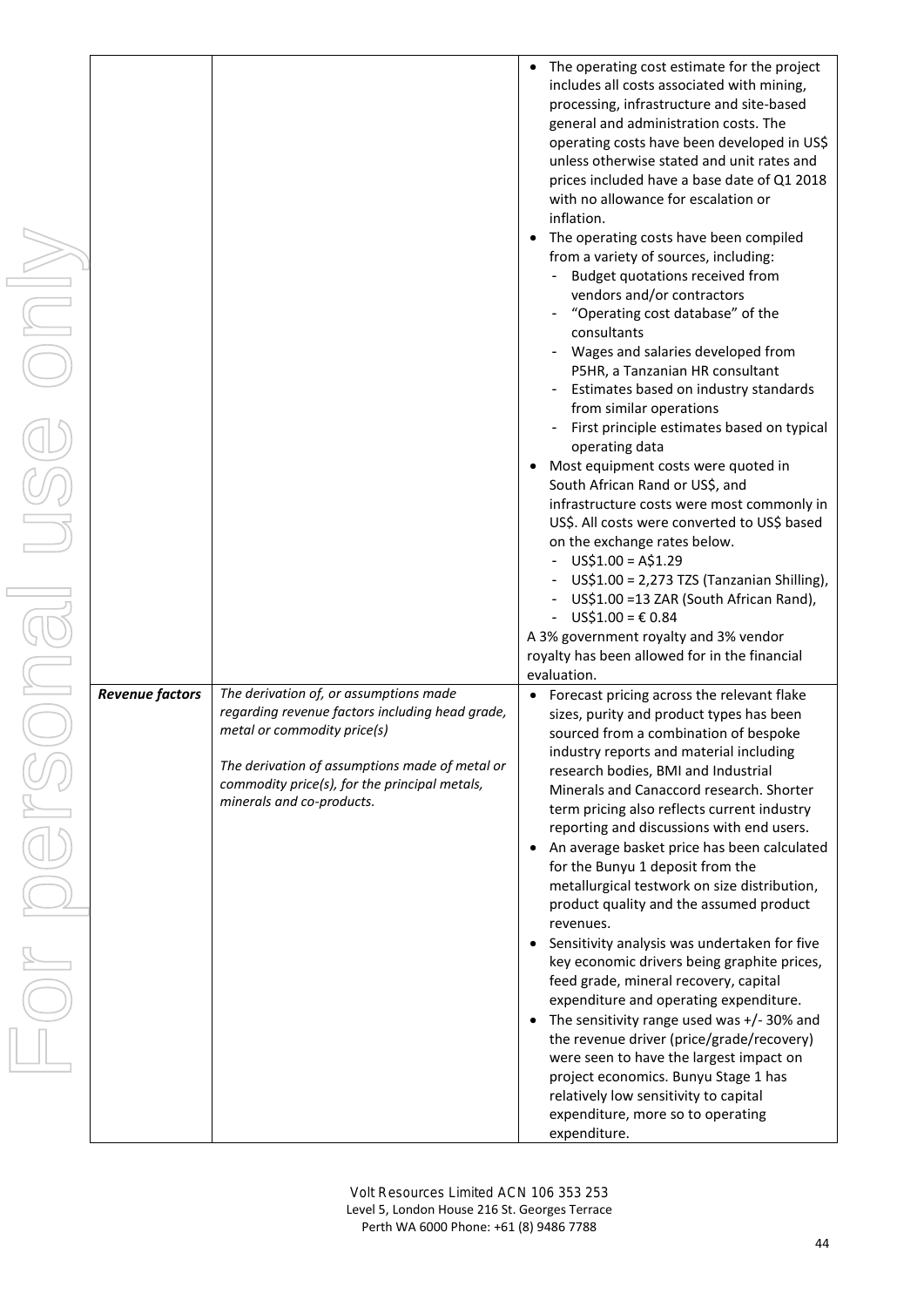| <b>Market</b><br>assessment | The demand, supply and stock situation for the<br>particular commodity, consumption trends and<br>factors likely to affect supply and demand into<br>the future.<br>A customer and competitor analysis along with<br>the identification of likely market windows for<br>the product.<br>Price and volume forecasts and the basis for<br>these forecasts.<br>For industrial minerals the customer<br>specification, testing and acceptance<br>requirements prior to a supply contract. | $\bullet$<br>٠<br>٠<br>$\bullet$ | Market research by BMI, Industrial Minerals<br>and Canaccord research. These indicate a<br>steady appreciation in graphite prices over<br>the next five years as demand for spherical<br>graphite increases.<br>Volt Resources anticipate that most battery<br>manufacturers will prefer naturally sourced<br>graphite flake product as it is less costly and<br>more environmentally friendly than<br>synthetic graphite.<br>Securing offtake agreements has been<br>viewed as a key requirement to<br>development of the Project. Volt Resources<br>has signed non-binding Cooperation<br>Agreements and Term Sheets with leading<br>end-user groups in China as follows:<br><b>CNBM General Technologies (previously</b><br>CNBMGM)<br>10,000-15,000 t/y for 5 years with a<br>further 5 years mutual option to extend<br><b>AOYU</b><br>10-20,000 t/y off-take for 5 years with a<br>further 5 years mutual option to extend.<br>Qingdao Tianshengda Graphite Co. Ltd.<br>(Tianshengda)<br>5,000 t/y off-take for 5 years with a<br>further 5 years mutual option to extend<br><b>Qingdao Guangxing Electronics</b><br>Material Co. Ltd. (GEM)<br>5,000 t/y off-take for 5 years with a<br>further 5 years mutual option to extend<br>Volt Resources is now in the process of<br>completing the final binding offtake<br>agreements for substantially all of Stage 1<br>annual production. These offtake<br>agreements are in addition to the existing<br>binding offtake agreement with US based<br>graphene company, Nano Graphene<br>Incorporated which is in respect to a small |
|-----------------------------|---------------------------------------------------------------------------------------------------------------------------------------------------------------------------------------------------------------------------------------------------------------------------------------------------------------------------------------------------------------------------------------------------------------------------------------------------------------------------------------|----------------------------------|-----------------------------------------------------------------------------------------------------------------------------------------------------------------------------------------------------------------------------------------------------------------------------------------------------------------------------------------------------------------------------------------------------------------------------------------------------------------------------------------------------------------------------------------------------------------------------------------------------------------------------------------------------------------------------------------------------------------------------------------------------------------------------------------------------------------------------------------------------------------------------------------------------------------------------------------------------------------------------------------------------------------------------------------------------------------------------------------------------------------------------------------------------------------------------------------------------------------------------------------------------------------------------------------------------------------------------------------------------------------------------------------------------------------------------------------------------------------------------------------------------------------------------------------------------------------------------------------|
| <b>Economic</b>             | The inputs to the economic analysis to produce<br>the net present value (NPV) in the study, the<br>source and confidence of these economic inputs<br>including estimated inflation, discount rate, etc.<br>NPV ranges and sensitivity to variations in the<br>significant assumptions and inputs.                                                                                                                                                                                     | $\bullet$                        | tonnage of product in the graphene market.<br>The Bunyu Stage 1 FS schedule has been<br>evaluated by Modulus Capital Pty Ltd using<br>a detailed financial model. This<br>demonstrates the Ore Reserve and<br>associated Stage 1 FS schedule generates<br>positive cash flows and acceptable return                                                                                                                                                                                                                                                                                                                                                                                                                                                                                                                                                                                                                                                                                                                                                                                                                                                                                                                                                                                                                                                                                                                                                                                                                                                                                     |
|                             |                                                                                                                                                                                                                                                                                                                                                                                                                                                                                       | $\bullet$<br>٠                   | on investment over and above the capital<br>and operating costs of the project.<br>The assumptions used in the Ore Reserve<br>analysis are as follows:<br>All Inferred material assigned zero value<br>10% discount real<br>Variable price over life of project<br>Sensitivity analysis has been undertaken<br>which shows the project remains economic<br>over an appropriate range of input<br>parameters, given the accuracy of the study                                                                                                                                                                                                                                                                                                                                                                                                                                                                                                                                                                                                                                                                                                                                                                                                                                                                                                                                                                                                                                                                                                                                            |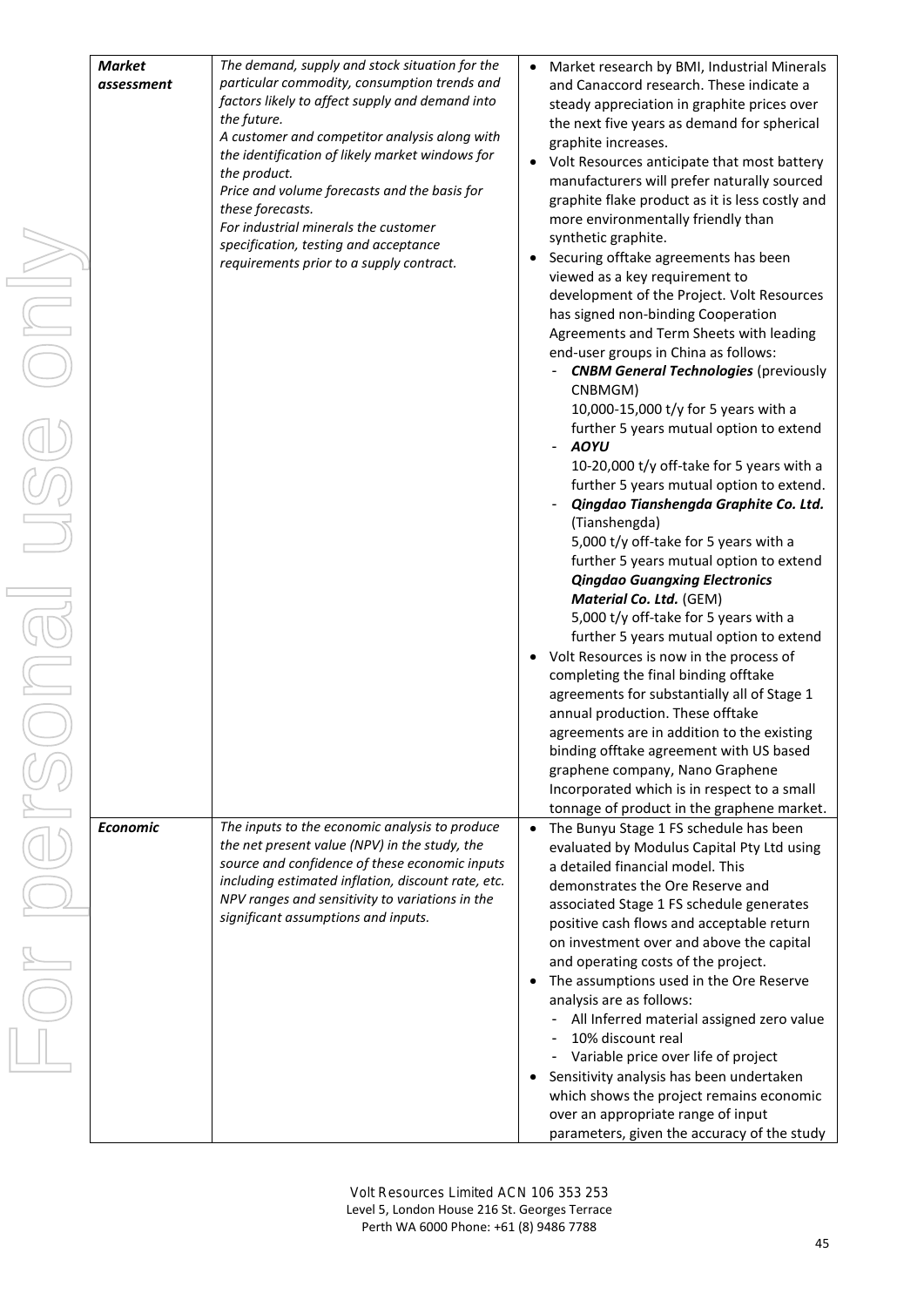|                                                             |                                                                                                                                                                                                                                                                                                                                                                                                                                                                                                                                                                                                                                                                                                                                                                                                                                                                      |                                     | on which this is based                                                                                                                                                                                                                                                                                                                                                                                                                                                                                                                                                                                                                                                                                                                                                                                                                                                                                 |
|-------------------------------------------------------------|----------------------------------------------------------------------------------------------------------------------------------------------------------------------------------------------------------------------------------------------------------------------------------------------------------------------------------------------------------------------------------------------------------------------------------------------------------------------------------------------------------------------------------------------------------------------------------------------------------------------------------------------------------------------------------------------------------------------------------------------------------------------------------------------------------------------------------------------------------------------|-------------------------------------|--------------------------------------------------------------------------------------------------------------------------------------------------------------------------------------------------------------------------------------------------------------------------------------------------------------------------------------------------------------------------------------------------------------------------------------------------------------------------------------------------------------------------------------------------------------------------------------------------------------------------------------------------------------------------------------------------------------------------------------------------------------------------------------------------------------------------------------------------------------------------------------------------------|
| <b>Social</b>                                               | The status of agreements with key<br>stakeholders and matters leading to social<br>licence to operate.                                                                                                                                                                                                                                                                                                                                                                                                                                                                                                                                                                                                                                                                                                                                                               | $\bullet$                           | Stakeholder consultations began in 2016<br>and the engagement process has continued<br>during the subsequent ESIA process, and is<br>ongoing. Overall the reception to mining in<br>the area has been positive.<br>A Resettlement Action Plan has been<br>completed and all approvals for the<br>compensation arrangements for<br>approximately 1,100 people either farming<br>and/or living within the mining licences<br>area. The footprint of the compensation<br>area incorporates the Stage 1 development<br>and Stage 2 expansion project.                                                                                                                                                                                                                                                                                                                                                      |
| <b>Other</b>                                                | To the extent relevant, the impact of the<br>following on the project and/or on the<br>estimation and classification of the Ore Reserve:<br>Any identified material naturally occurring<br>$\bullet$<br>risks.<br>The status of material legal agreements and<br>$\bullet$<br>marketing arrangements.<br>The status of governmental agreements and<br>$\bullet$<br>approvals critical to the viability of the<br>project, such as mineral tenement status,<br>and government and statutory approvals.<br>There must be reasonable grounds to expect<br>that all necessary Government approvals<br>will be received within the timeframes<br>anticipated in the Pre-Feasibility or<br>Feasibility study. Highlight and discuss the<br>materiality of any unresolved matter that is<br>dependent on a third party on which<br>extraction of the reserve is contingent. | $\bullet$<br>$\bullet$<br>$\bullet$ | No identifiable naturally occurring risks<br>have been identified to impact the Bunyu<br>Stage 1 FS Ore Reserve.<br>Volt Resources has an existing binding<br>offtake agreement with US based graphene<br>company, Nano Graphene Incorporated. In<br>addition Volt Resources have three signed<br>Cooperation Agreements and / or Term<br>Sheets with leading end-user groups in<br>China. These demonstrate that sales of the<br>products can be commercially achieved.<br>Volt Resources has lodged two Mining<br>Licence ("ML") applications covering the<br>18km <sup>2</sup> footprint for Stage 1 and the Stage 2<br>expansion. The recent appointment of the<br>Mining Commission has resulted in a large<br>number of licence applications being<br>approved. Once the environmental<br>approval is obtained, Volt Resources<br>expects the mining licences to be approved<br>soon thereafter. |
| Classification                                              | The basis for the classification of the Ore<br>Reserve into varying confidence categories.<br>Whether the result appropriately reflects the<br>Competent Person's view of the deposit.<br>The proportion of Ore Reserves that have been<br>derived from Measured Mineral Resources (if<br>any).                                                                                                                                                                                                                                                                                                                                                                                                                                                                                                                                                                      | $\bullet$<br>$\bullet$<br>$\bullet$ | The Bunyu Stage 1 FS Ore Reserves<br>comprise Measured Mineral Resource<br>material converted to "Proved" reserves<br>and Indicated Mineral Resource material<br>converted to "Probable" reserves.<br>In line with JORC 2012 guidelines, Inferred<br>Mineral Resource material has not been<br>included.<br>Approx. 46% of the Bunyu Stage 1 FS Ore<br>Reserve is Proved Reserves, with the<br>remainder being in the Probable Reserve<br>category.                                                                                                                                                                                                                                                                                                                                                                                                                                                    |
| <b>Audits or</b><br>reviews                                 | The results of any audits or reviews                                                                                                                                                                                                                                                                                                                                                                                                                                                                                                                                                                                                                                                                                                                                                                                                                                 | $\bullet$                           | No external audits or reviews have been<br>carried out to date                                                                                                                                                                                                                                                                                                                                                                                                                                                                                                                                                                                                                                                                                                                                                                                                                                         |
| <b>Discussion of</b><br>relative<br>accuracy/<br>confidence | Where appropriate a statement of the relative<br>accuracy and confidence level in the Ore Reserve<br>estimate using an approach or procedure<br>deemed appropriate by the Competent Person.<br>For example, the application of statistical or<br>geostatistical procedures to quantify the relative<br>accuracy of the reserve within stated confidence<br>limits, or, if such an approach is not deemed                                                                                                                                                                                                                                                                                                                                                                                                                                                             | $\bullet$<br>$\bullet$              | As there is no current mining at Bunyu,<br>reconciliation of the Bunyu Stage 1 FS Ore<br>Reserve with production data cannot be<br>undertaken.<br>The Bunyu Stage 1 FS Ore Reserve is an<br>outcome of a feasibility level study, the<br>confidence of which is accepted to be +/-<br>15% globally.                                                                                                                                                                                                                                                                                                                                                                                                                                                                                                                                                                                                    |